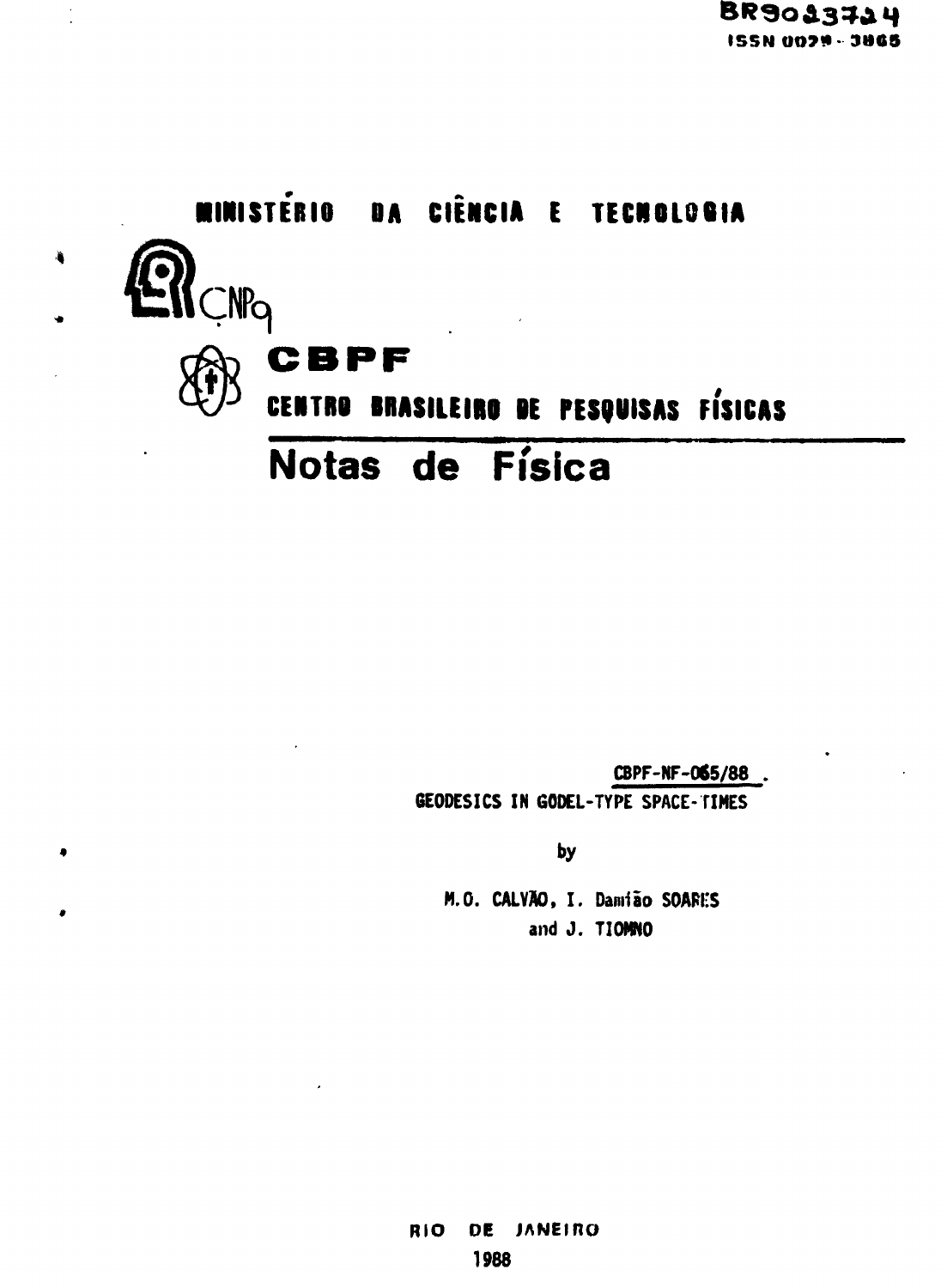BOTAS DE FÍSICA é uma pré-publicação de trabalho original en Física

BOTAS DE FÍSICA is a preprint of original works im published in Physics

Pedidos de cópias desta publicação deven ser envia dos aos autores ou à:

Requests for copies of these reports should be addressed to:

> Centro Brasileiro de Pesquisas Pleicas Área de Publicações Rua Dr. Xavier Sigaud,  $150 - 49$  andar  $22.290 -$  Rio de Janeiro. RJ **BRASIL**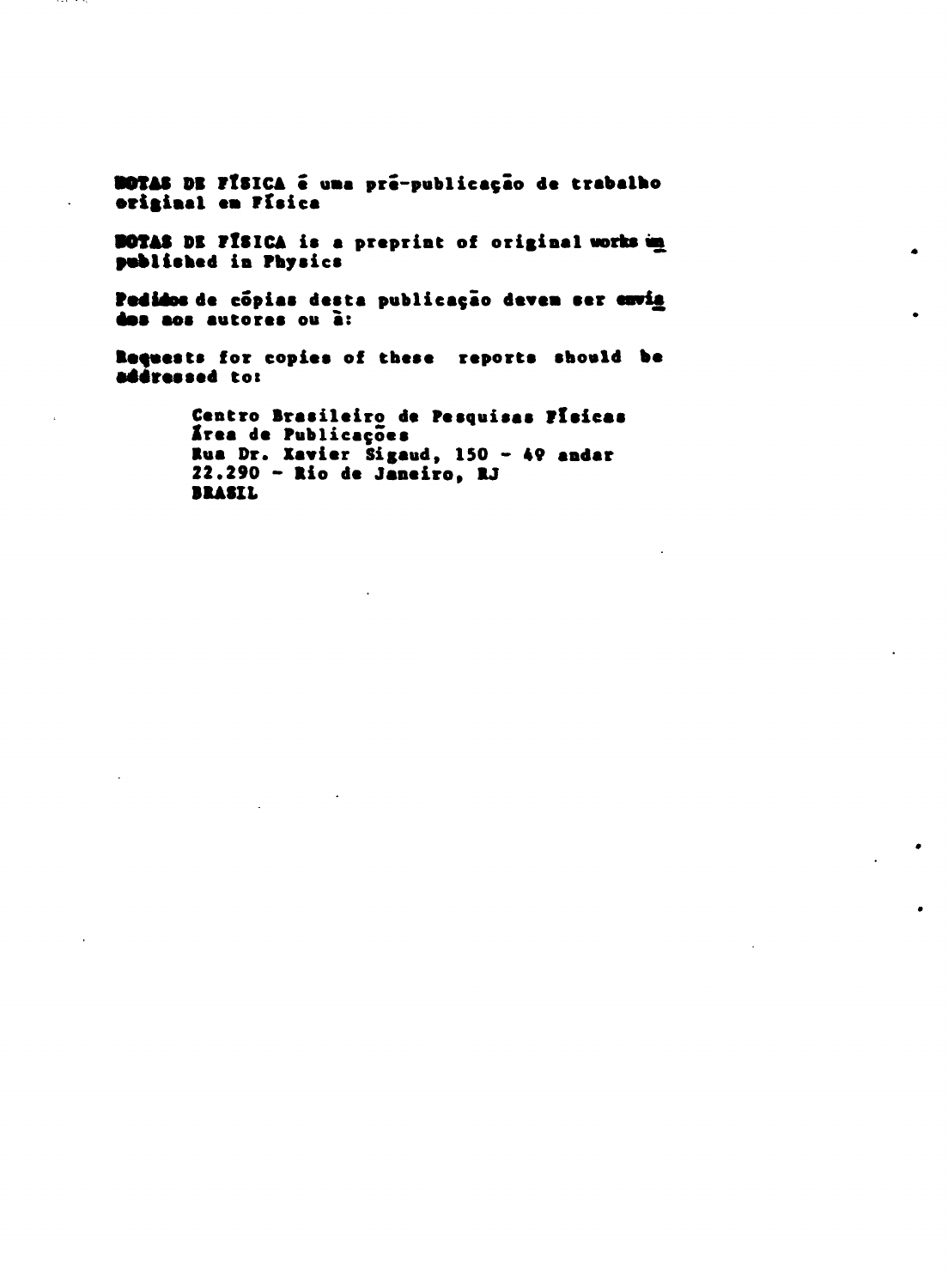and delivery in

CBPF-NF-065/88 GEODESICS IN GODEL-TYPE SPACE-TIMES

by

M.O. CALVÃO, I. Damião SOARES and J. TIOMNO

Centro Brasileiro de Pesquisas Físicas - CBPF/CNPq Rua Dr. Xavier Sigaud, 150 22290 - Rio de Janeiro , RJ - Brasi l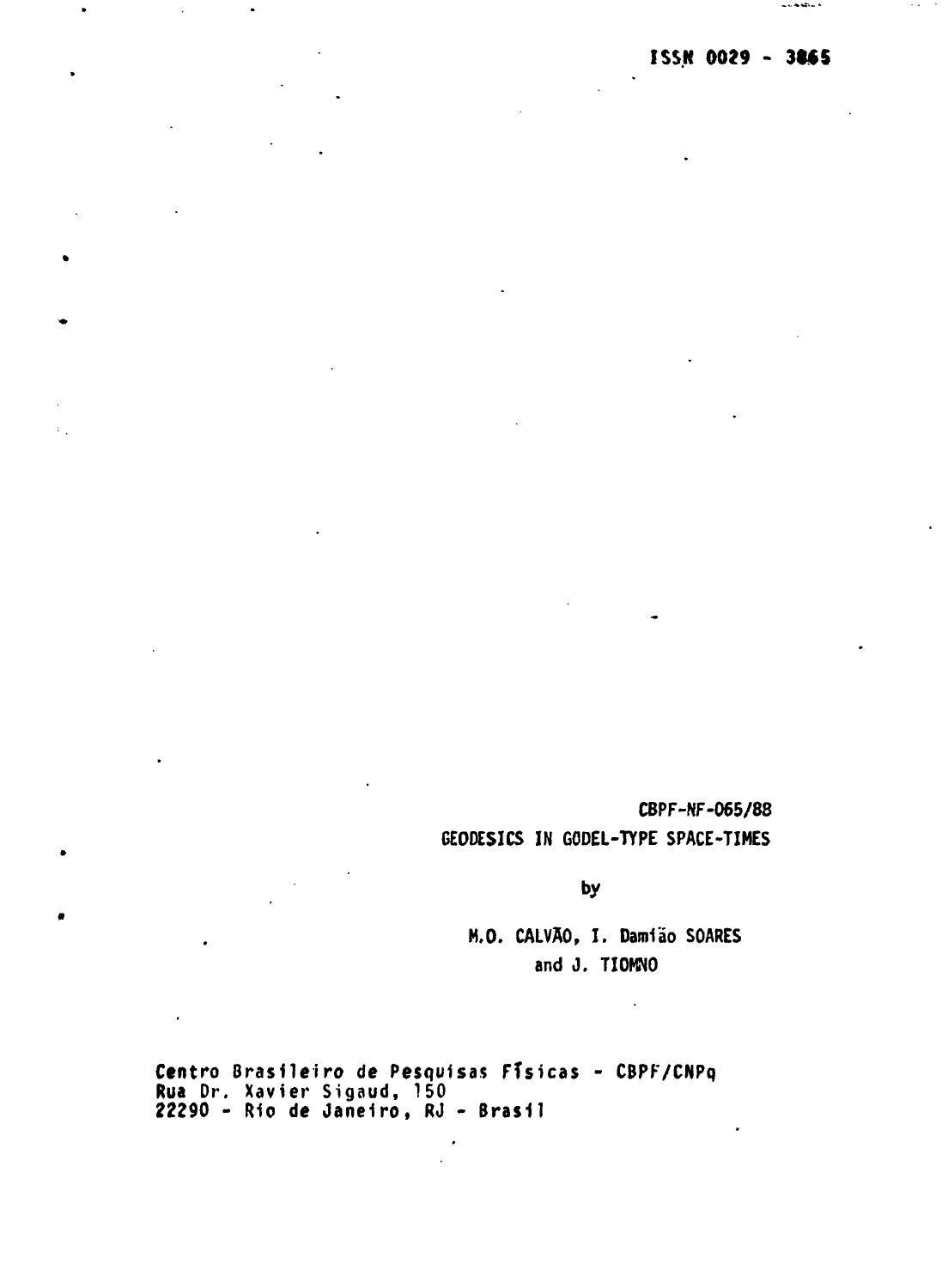#### *gBSTROCT*

**We investigate the geodesic curves of the homogeneous Godel-type space-times, which constitute a two-parameter (t and Q) claps of solutions presented to several theories of gravitation (general relativity, Einstein-Cartan and higher derivative). To this end, we first examine the qualitative properties of those curves by weans of tlrs introduction of an effective potential and then accomplish the analytical integration of the equations of motion. Me show that sone of the qualitative features of the free motion in Godel's universe (£<sup>a</sup> = 2Q<sup>2</sup>) are preserved in all space-times, namely: (a) the projections of the geodesies onto the 2-surfaee (rfV) arc? sample closed curves J( ««J** (b) the geodesics for which the ratio of azymithal angular momentum to **total energy,**  $\gamma$ **, is equal to zero always cross the origin**  $r = 0$ **. Howevor, tvo new cases appears (i) radially unbounded geodesies with v assuming any (real) value, which may occur only for the causal space-times**  $(c^2 \geq 4\Omega^2)$ **, and (ii) geodesics with**  $\gamma$  **bounded both helow** and above, which always occur for the circular family  $\{E^2 \le \emptyset\}$  of **space-times.**

**K.?y Words: Godel-typ»? opnue-tirrws; yeodesicsj effective potential**

**PflCS MunJbers; 02.40.+m J O4.2O.Kr> | 98.80.Dr**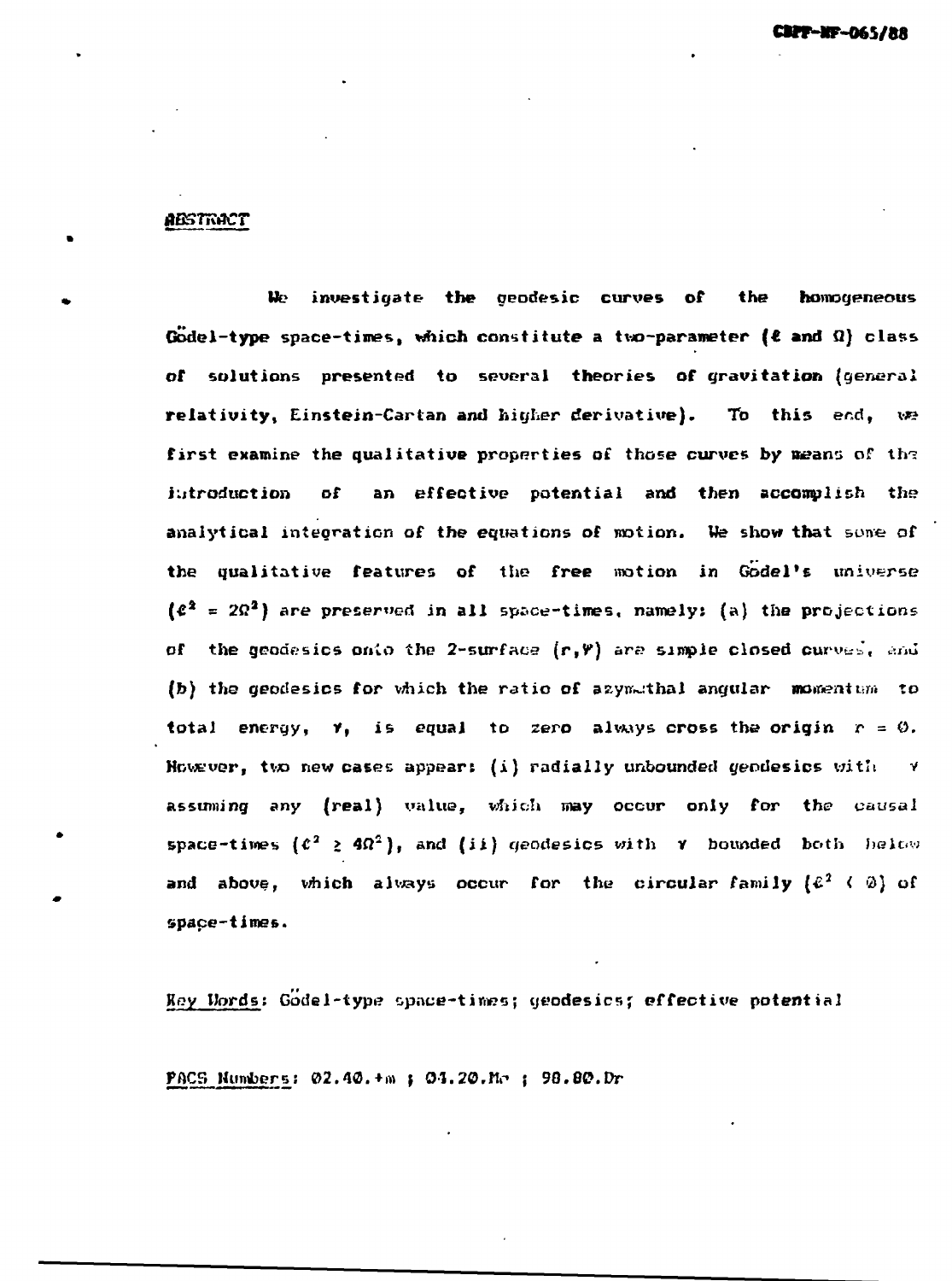#### **INTRODUCTION** ı.

 $\circ$ 

Despite the early discovery by Lanczos<sup>1</sup> in 1924 of the first exact model of a universe endowed with rotating matter in the framework of Ceneral Relativity Theory (GRT), it was only with the solution, replate with exotic features (absence of cosmic time, violation of the causality condition, violation of Mach's principle), produced by  $G\ddot{o}dei^2$ in 1949 that the cosmilogists' attention was brought to these rotating models. The peouliar properties cited above caused the emergence of a stries of papers concerned with the study of the geodesics in that  $\frac{1}{2}$  at the same time, there also came to light a plethora of rotating solutions in GRT analogous to Godel's one.<sup>9-15</sup> These ware studied with regard to their geometrical equivalence and corresponding scurces in a comprehensive paper by Rebouças and Tiemmo.  $^{16}$  Soon after, Tiomno<sup>17</sup> Oliveira, Teixeira **Ens.** extended solutions these  $to$ Einstein-Cartan-Sciama-Kibble-Hehl Theory (ECT). More recently, Accioly Gonçalves<sup>18</sup> have and provided solutions  $\mathbf{d}$ this kind in a higher-derivative gravity theory. From now on, these solutions will be raterred to as (homogeneous) Godel-type models.

The  $600e1$ -type space-times admit the following line element<sup>16</sup>

$$
ds^{2} = [dt + (4\Omega/\ell^{2})\sinh^{2}(\ell r/2)d\varphi]^{2} - (1/\ell^{2})\sinh^{2}(\ell r)d\varphi^{2} - dr^{2} - dz^{2},
$$
\n(1.1)

where  $\Omega$  and  $\ell$  are constants, with  $-\infty \in \ell^2$  (  $+\infty$ . Without any loss of generality, we will assume that  $\Omega$  is non-negative.

As suggested by  $(1.1)$ , we can divide our two-parameter class of space-times into three families: (i) the hyperbolic family  $(e^2 \t > 0)$ ,

-1-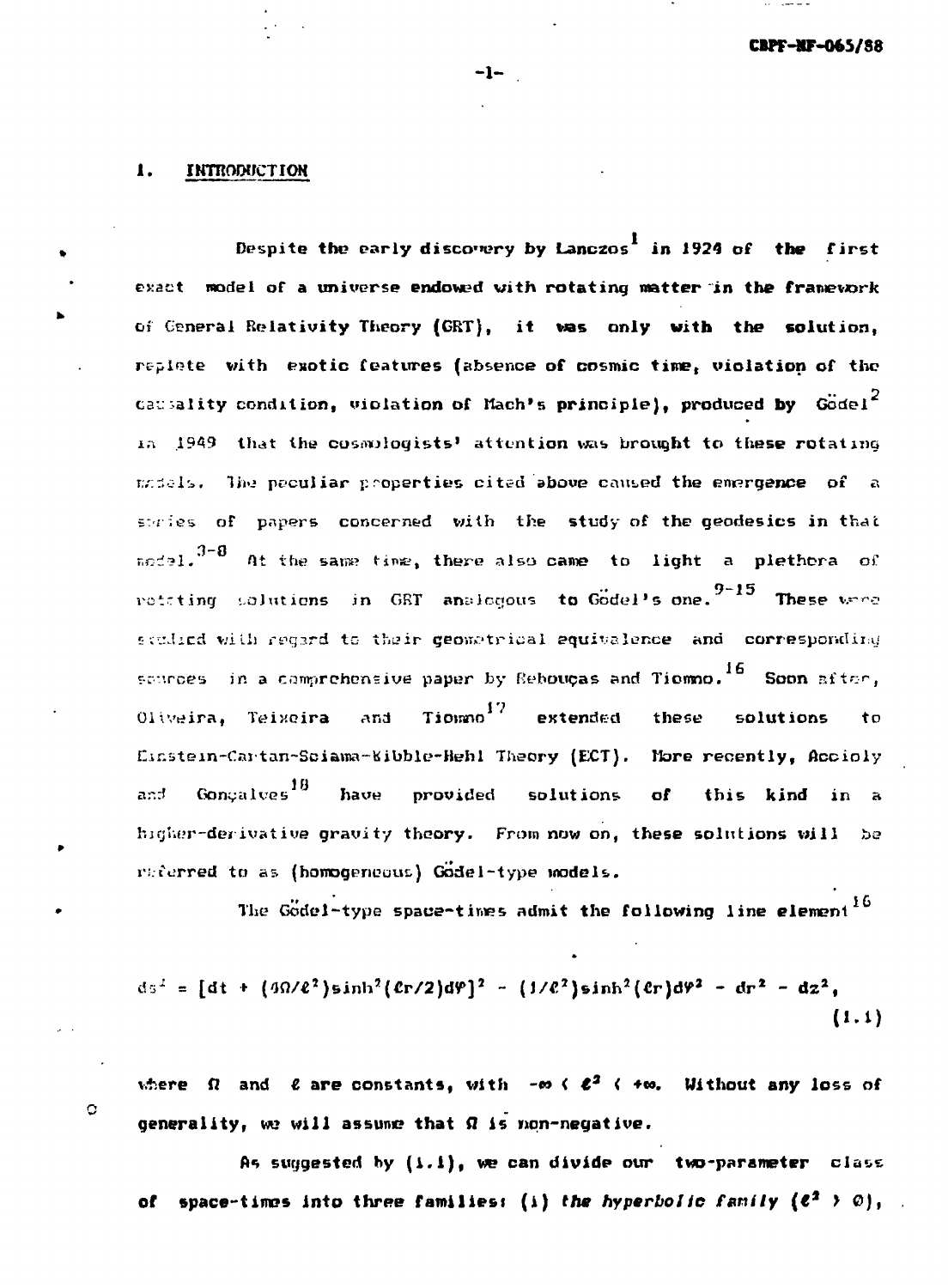**(frame of reference)**

**which includes Godel's space-time<sup>2</sup> (** $\ell^2$  **=**  $2\Omega^2$ **) as a special case;** (ii) the Som-Raychaudhury space-time<sup>10</sup> ( $e^{\lambda} \rightarrow 0$ ), and (iii) the circular **Ifte Som-Raychaudhttry spuce-i trie (€\* ~\* 0)§ and (i i 1) (lie circular family**  $\mathbf{F}$  **(€**  $\mathbf{F}$  =  $\mathbf{F}$  =  $\mathbf{F}$  =  $\mathbf{F}$  =  $\mathbf{F}$  =  $\mathbf{F}$  =  $\mathbf{F}$  =  $\mathbf{F}$  =  $\mathbf{F}$  =  $\mathbf{F}$  =  $\mathbf{F}$  =  $\mathbf{F}$  =  $\mathbf{F}$  =  $\mathbf{F}$  =  $\mathbf{F}$  =  $\mathbf{F}$  =  $\mathbf{F}$  =  $\mathbf{F}$  = (1.1) transform into circular functions. **(1.1) transform into circular functions.**

 $\mathcal{L} = \{x_1, x_2, \ldots, x_n\}$  and  $\mathcal{L} = \{x_1, x_2, \ldots, x_n\}$  ,  $\mathcal{L} = \{x_1, x_2, \ldots, x_n\}$  ,  $\mathcal{L} = \{x_1, x_2, \ldots, x_n\}$ for **0 < \* <2n, for €<sup>a</sup> > 0; and -«» < t,s < •«», 0 < |«|r < n,**  $\mathbf{\Theta} \leq \mathbf{\Psi} \leq 2n$ , **0 < ¥ < 2rt, for I<sup>2</sup> < 0. In any case, t will be called, the temporal**  $\ell^2 \geq 0$  and will be called acordingly the radial coordinate, whereas for **the contract of the contract of the contract magnitude as an angular magnitude as an angular magnitude and so** the coordinates  $r_1$   $\theta$  are defined on a (topological) 2-sphere, with  $\lvert \ell \rvert$ **r** =  $\theta$ , *n* corresponding to the north and south poles, respectively.<sup>19</sup>

**system**  $(t, r, \varphi, z)$ , since they are the only ones which are everywhere time-like. This congruence defines the unit time-like vector field

$$
u^{\mu} := \delta^{\mu}_{\alpha}.
$$
 (1.2)

The motion of the particles (observers) compuing with this frame is de<mark>termined</mark> by its kinematic parameters<sup>20</sup>

 $a^{\mu} = \theta = \sigma^{\mu\nu} = \phi$ , (1.3)

$$
\omega^{\mu} = \Omega \delta^{\mu} \tag{1.4}
$$

**-2-**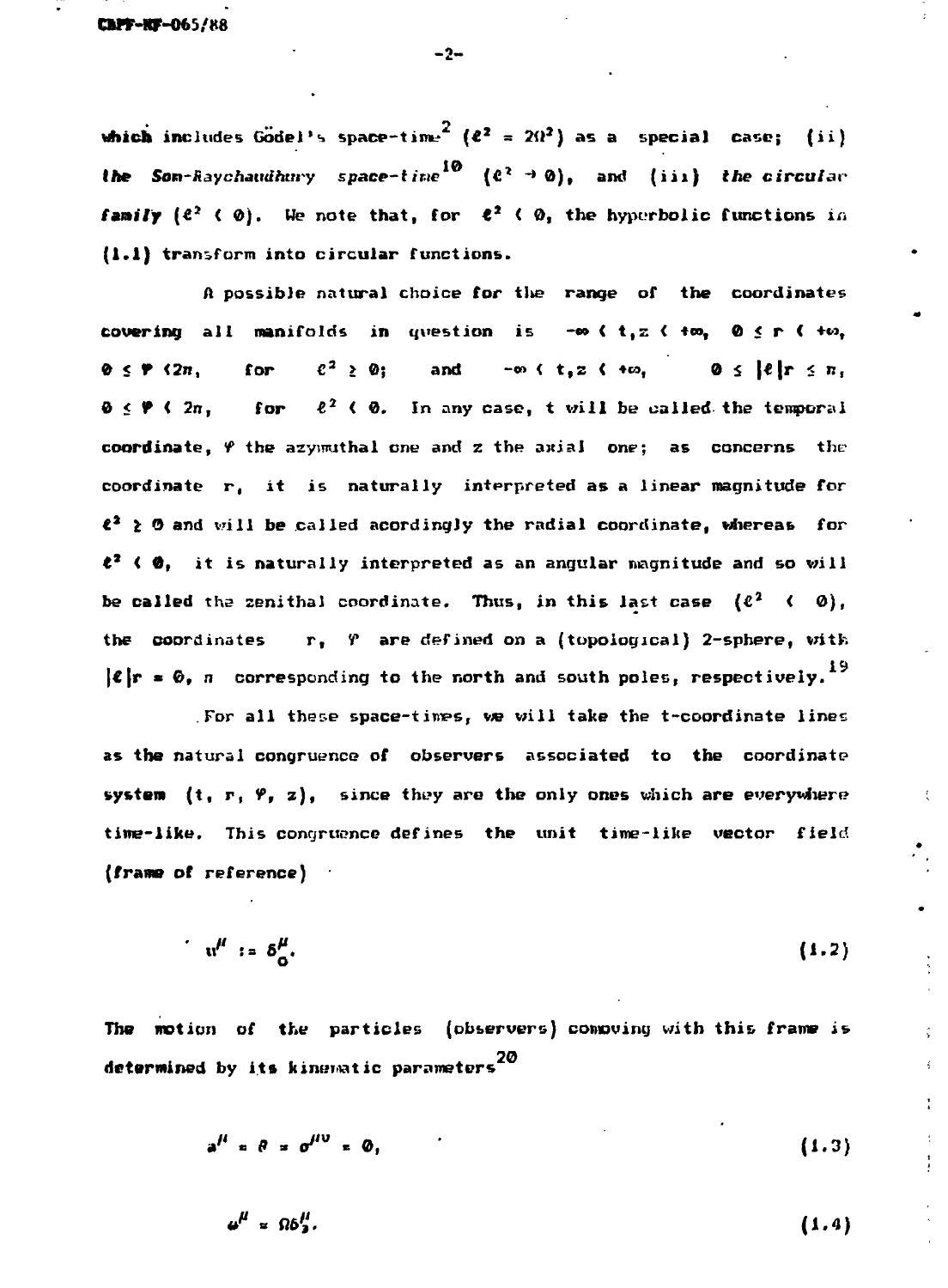This means that our reference particles (observers) are all in free fall and rotate rigidly and uniformly with respect to one another.

Tiomsn et al.<sup>16,17</sup> have studied possible sources for these models both.in CRT and ECT. A resume of their results is now given. In GRT, if we restrict the matter content to a perfect fluid, an electromagnetic field and a long ranqe (massless) scalar field, WP can only yield line elements with  $-\epsilon_1$  (  $\ell^2 \leq 4\Omega^2$  as solutions of the appropriate coupled field equations (Einstein-Haxwell-KIein-Gorrion equations), whereas in ECT it is possible to generate all line elements (- $\infty$  (  $e^2$  ( + $\infty$ ) taking only a Weyssenhoff perfect fluid<sup>21</sup> for matter content. In any case, whenever a perfect (massive) fluid was present, its four-velocity  $v^{\mu}$  coincided with  $u^{\mu}$  as defined by (1.2).

The present paper is concerned with the investigation of the geodesic motion of free test particles in these Godel-type space-times. For that purpose, we will take advantage of the symmetries of the models and reduce the notion in the coordinate  $r$  to a one-dimensional probiem, thereby allowing an easy and clarifying qualitative analysis hy means of the introduction of an effective potential. In this regard, this work may be viewed as an extension of a previous article by Novello, Scares and Tiomno, in which an analogous study was carried out for Godel's space-time. This method has already been applied to the Schwarzschild and Kerr gravitational fields in order to explore the qualitative features of their geodesics. $^{22,23}$  [Recently, Paiva, Rebougas **and** Teixeira<sup>24</sup> have examined, *inter alia*, the geodesics of the Som-Baychaudhuri space-time. However, they have not applied the effective potential method to perform a previous analysis of the main qualitative features of the geodesic motion.

The structure of the paper is as follows. In section  $2$ ,

 $-3-$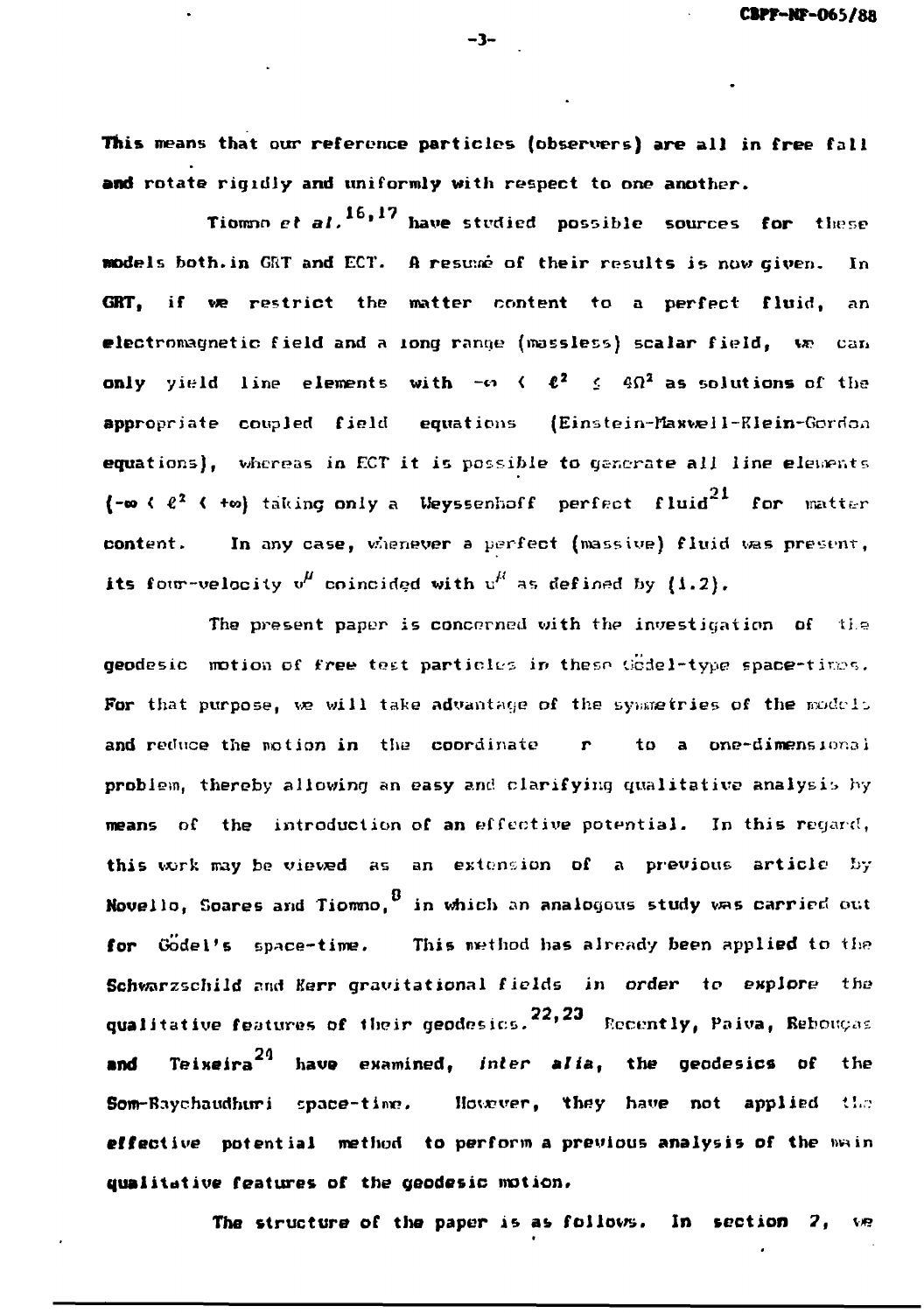**set up the system of equations which completely determine the geodesies** in our universes. In section 3, we make a qualitative analysis of the **notion in the coordinate r via the effective potential graphs, while,** in section 4, we integrate exactly the system of equations established in section 2. In section 5, we sketch the graphs of the trajectories on the 2-plane  $(r, \vartheta)$  and investigate some of their features. We conclude **with section 6, where the most important nev; results are compiled arui compared vith those holding in Godel's space-tine.**

# **2.** THE EQUATIONS OF GEODESIC MOTION

The equations of geodesics for the line element  $(1.1)$  have the four straightforward first integrals

$$
p_{+} = \dot{\tau} + (4\Omega/\ell^2)\sinh^2(\ell r/2)\dot{r}, \qquad (2.1)
$$

$$
p_{\varphi} = (4\Omega/\ell^2)\sinh^2(\ell r/2)\dot{\tau} + (4\ell^2)\sinh^2(\ell r/2) \times
$$
  
 
$$
\times [(4\Omega^2/\ell^2 - 1)\sinh^2(\ell r/2) - 1]\dot{\tau}, \qquad (2.2)
$$

**P**<sub>B</sub><sub> $=$ </sub> = - z<sub>1</sub> (2.3)

$$
e = g_{\mu\nu} x^{\mu} x^{\nu}
$$
 (2.4)

where a superposed dot stands for a derivative with respect to the **affine** parameter  $\tau$  associated to the geodesic, $^{25}$  and  $\epsilon$  = 1 or 0,  $\qquad$  for **timelihe or null geodesies, respectively. The first thrre integral?**  $(2.1)-(2.3)$  are due to the existence of the Killing vector fields  $\partial/\partial t$ , **6/df and d/dz, respectively; the fourth one, (2.4), is related to the invariance of the time-like or null character of a given geodesic. We**

**-4-**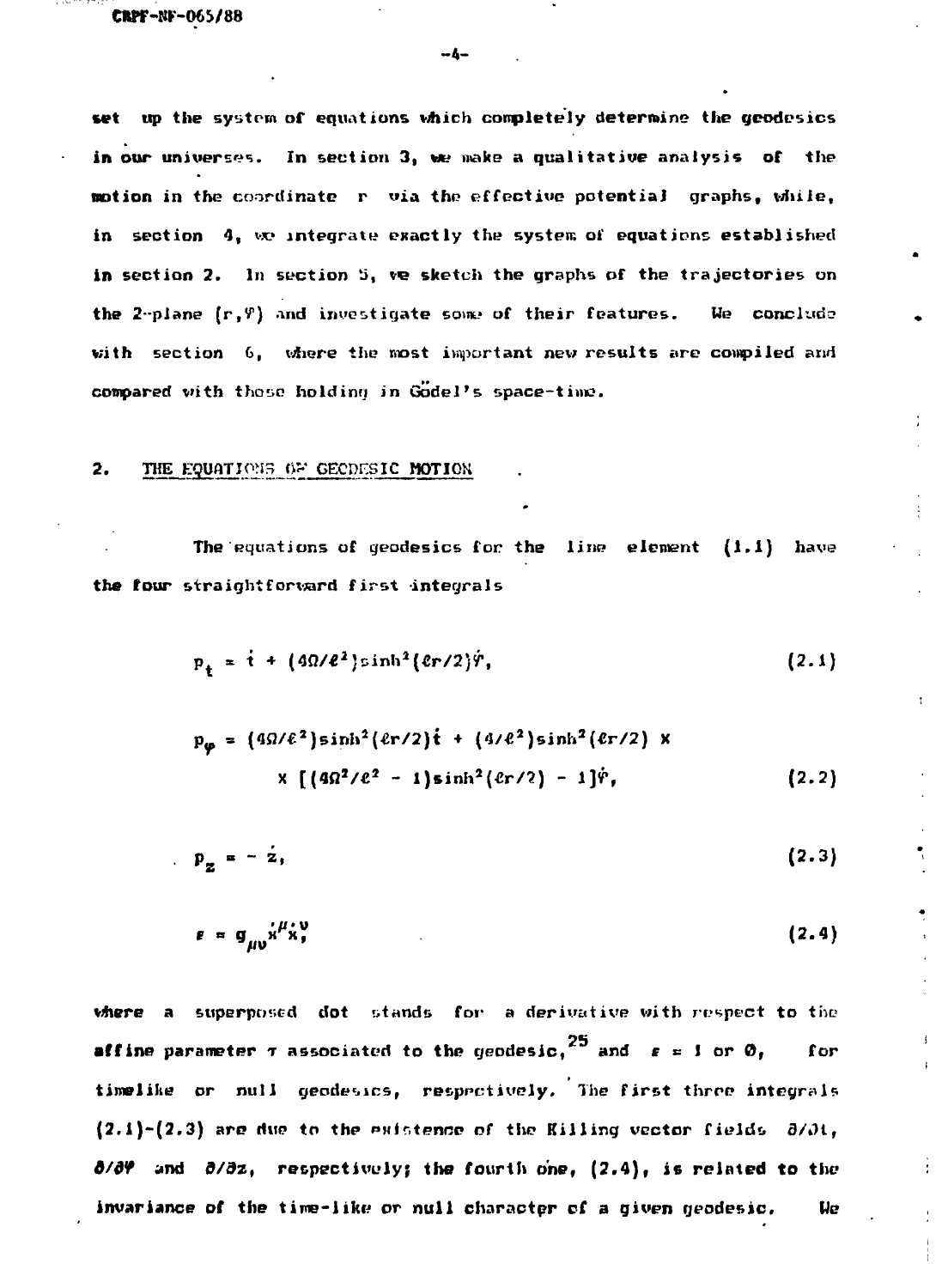**recognize** the constants of motion  $p_+, p_{\omega}, p_+$  and  $\epsilon$  as the energy, azymuthal angular momentum, axial linear momentum and rest energy per **unit mass for massive particles (timelike curves, r « 1), and as the** energy, azymuthal angular momentum, axial linear momentum and rest **energy** for massless particles (null curves,  $s = 0$ ), traveling along the **given geo**desi**cs.<sup>22,23</sup>** 

**Ue can express all x<sup>1</sup>' as functions of r only**

$$
\dot{t} = p_t \left[ 1 + \frac{\Omega \nu - (4\Omega^2/\ell^2) \sinh^2(\ell r/2)}{\cosh^2(\ell r/2)} \right],
$$
 (2.5)

$$
\dot{\varphi} = p_t \left[ \frac{\Omega}{\cosh^2(\epsilon r/2)} - \frac{\ell^2 \gamma}{4 \sinh^2(\epsilon r/2) \cosh^2(\epsilon r/2)} \right], \qquad (2.6)
$$

$$
\dot{\mathbf{z}} = -\mathbf{p}_{\mathbf{z}^{\dagger}} \tag{2.7}
$$

$$
\dot{r}^2 = p_t^2 \bigg\{ 1 - \beta^2 - \bigg[ \frac{(2\Omega/\ell)\sinh(\ell r/2)}{\cosh(\ell r/2)} - \frac{\ell r}{2 \sinh(\ell r/2)\cosh(\ell r/2)} \bigg]^2 \bigg\}, (2.8)
$$

**the nev; parameters are defined by**

$$
\gamma := p_{\varphi}/p_{\tau}, \qquad (2.9)
$$

$$
\beta^2 = \left(p_{\alpha}^2 + \varepsilon\right)/p_{\varepsilon}^2. \tag{2.10}
$$

**From (2.B), it is easy to show that, for the trajectories of physical particles,**  $0 \leq \beta^2 \leq 1$ **. This very equation can be rewritten as** 

$$
\dot{\mathbf{r}}^{\mathbf{t}} = \mathbf{p}_{\mathbf{t}}^{\mathbf{t}} - \mathbf{V}(\mathbf{r}), \tag{2.11}
$$

**where v» have defined the effective potential**

**-5-**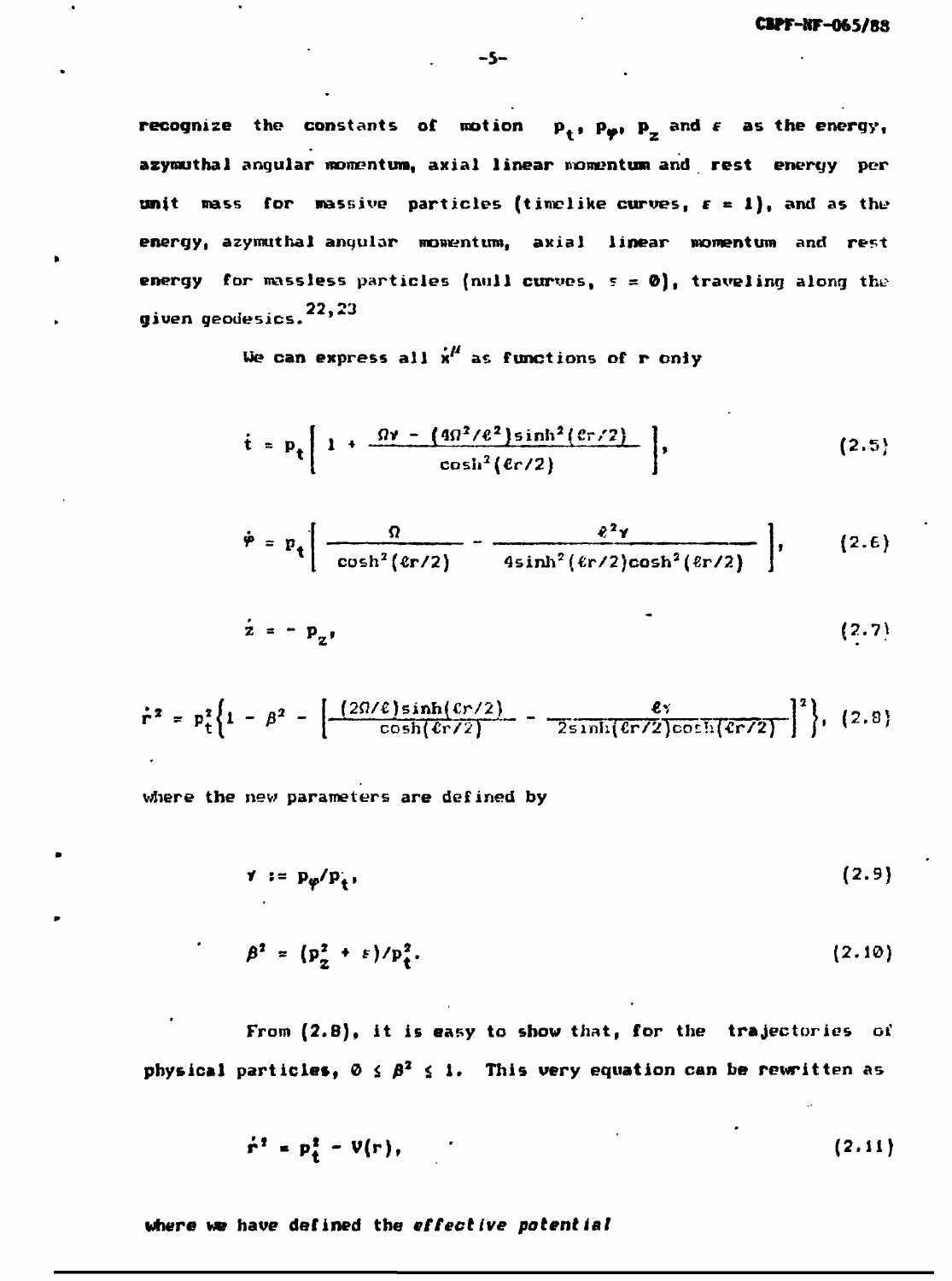-145718

 $\epsilon$ **y**  $\epsilon$  +  $\beta$ <sup>2</sup>  $\mu$ <sup>2</sup>

**(2.11) is in the form of the equation of a one-diwensional for a particle in a potential field V(r). We rewark that all etjuotitms in this section are well defined for €\* £ •. The expressions for the case C\* = © are explicitly given in the Appendix, ubere the notion in the Som-Rayehaudhuri space-tiw» is separately (cf. Eef. 24) .**

**0sing equation (2.11), we can now accomplish a complete characterization of the notion without explicitly integrating equations**  $\{2.5\}$ - $\{2.8\}$ , a task that we shall postpone to section 4. As we shall  $\frac{1}{2}$  **this characterization depends essentially on the parameters**  $\beta_1$ **,**  $\gamma_2$ 29/ [e].

# **\*• GENERAL PROPERTIES OF THE TRAJECTORIES**

**Since the behavior of the effective potential depends decisively on the family of space-tines considered, it is expedient to adherw** to the following conventions: we will affix to the number of our **formulae a letter H, S, or C, according as they apply to the hyperbolic, BowRaychaudhuri, or circular family, respectively; when the equations hold for the three families, as all previous ones, \m will simply omit any letter.**

**In conformity with this, the behavior of the potential at the mntremeb of the domain is given by**

$$
\lim_{\Gamma \to 0} V(r) = \begin{cases} +\omega_1 & \text{if } \gamma \neq 0; \\ \beta^2 p_1^2, & \text{if } \gamma = 0; \end{cases}
$$
 (3.1)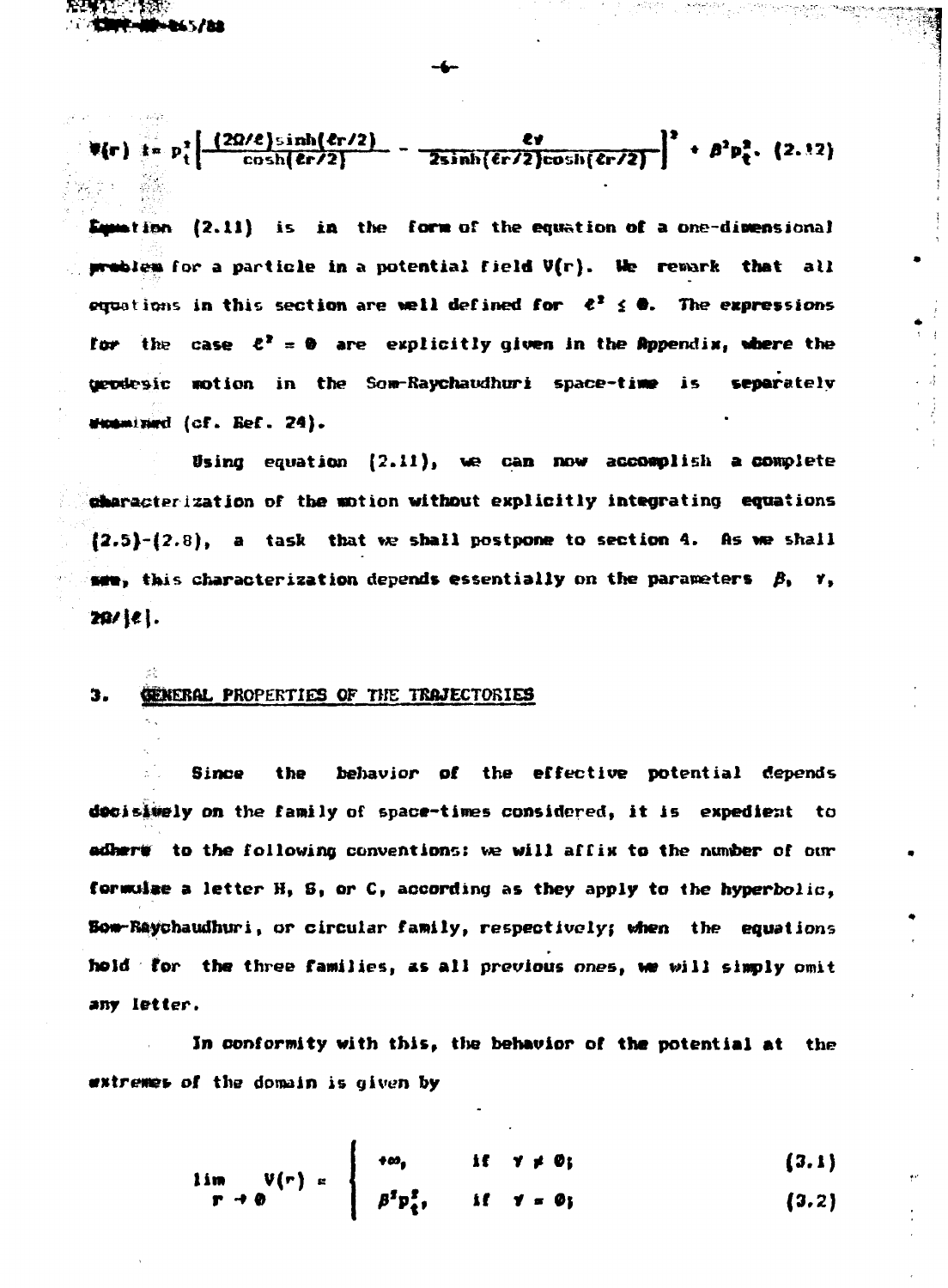$$
\lim_{\Gamma \to +\infty} \Psi(\Gamma) = \begin{cases} (\lambda^2 + \beta^2) p_{\xi}^2; & (3.3.8) \\ +\omega_{\xi} & (3.4.5) \end{cases}
$$

$$
\lim_{\mathcal{E}_{\Gamma}/2 \to R/2} \mathbb{V}^{\{r\}} = \begin{cases} +\omega_{r} & \text{if } \gamma \neq 4\Omega/\lvert \ell \rvert^{2}; \\ \beta^{2} p_{t}^{2}, & \text{if } \gamma = 4\Omega/\lvert \ell \rvert^{2}. \end{cases}
$$
 (3.5.0)

<del>rre we</del> have defined

$$
\lambda := 2\Omega/\left| \varepsilon \right| \tag{3.7}
$$

The potential always has exactly one absolute minimum point  $(r_{\min}, V_{\min})$ , which depends on the value of  $\tau$ ; introducing the variable

$$
R := \{ \mathcal{E} \mid r/2, \tag{3.8} \}
$$

e have

$$
\sinh^2 R_{\min} = |\mathcal{E}|^2 \gamma / 4\Omega, \quad V_{\min} = \beta^2 p_{\xi}^2, \qquad \text{if} \quad \gamma \ge 0; \tag{3.9.8}
$$

$$
\sinh^{2} R_{\min} = -\nu/(2\nu + 4\Omega/\ell|^{2}), \quad V_{\min} = p_{t}^{2}(\beta^{2} - 4\Omega\nu - \ell|^{2}\nu^{2}),
$$
  
if  $-2\Omega/\ell|^{2} \langle \nu(\theta, \ell)|$  (3.10.0)

Notice that, when  $y \le -2\Omega/\ell^2$ ,  $R_{min}$  goes to infinity, namely

$$
\mathbf{R}_{\min} \rightarrow +\mathbf{w}, \quad \mathbf{V}_{\min} \rightarrow (\lambda^2 + \beta^2) \mathbf{p}_{\hat{\mathbf{t}}}^2, \qquad \text{if} \quad \forall \quad \mathbf{s} = 2\mathbf{Q}/|\mathbf{\epsilon}|^2. \tag{3.11. H}
$$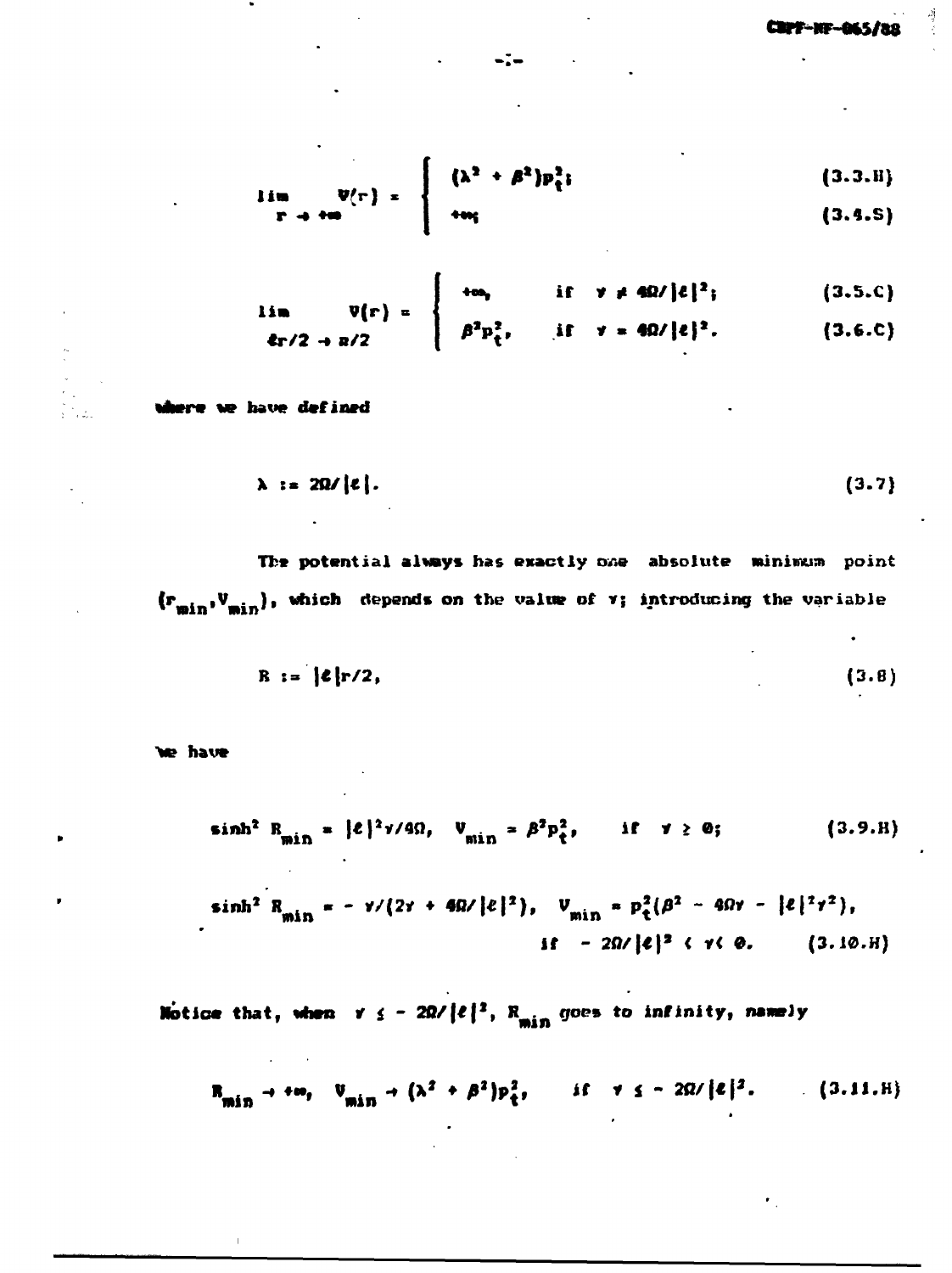**40065/88** 

表示いた

Ĵ

**-8-**

(Wf **the** other families

$$
\sin^{-1} \sqrt{\gamma/9}, \quad V_{\min} = \beta^2 p_t^2, \qquad \text{if} \quad \gamma \ge 0; \tag{3.12.5}
$$

$$
\mathbf{F}_{\min} = \sqrt{-\gamma/\Omega}, \quad \mathbf{U}_{\min} = (\beta^2 - 4\Omega\mathbf{v})\mathbf{p}_t^2, \quad \text{if} \quad \mathbf{v} \in \mathbf{0}; \tag{3.13.5}
$$

**J <sup>2</sup> P J, if 0 s y <** min  $r + t$  (3.14.C)

$$
\sin^2 B_{\min} = \gamma(4\Omega/|\ell|^2 - 2\gamma), \quad V_{\min} = p_t^2(\beta^2 - 4\Omega\gamma + |\ell|^2\gamma^2),
$$
  
if  $\gamma \le 0$  or  $\gamma \ge 4\Omega/|\ell|^2$ . (3.15.0)

**The physically admissible motion proceeds along those points for which**  $V(r) \le p_t^2$  [cf. (2.11)] and, particularly, the existence of physical notion requires that the absolute minimum must satisfy

$$
\mathbf{v}_{\min} \leq \mathbf{p}_t^2. \tag{3.16}
$$

For the hyperbolic family this entails

$$
(-2\Omega/\ell)+\sqrt{\alpha})/\ell|=: \bar{Y}_{\ell} \leq \gamma \leq +\infty, \quad \text{if} \quad \alpha \geq 0; \quad (3.17.8)
$$

$$
-2\Omega/\vert\boldsymbol{\ell}\vert^2 + \gamma + \infty, \qquad \text{if} \quad \alpha = 0; \qquad (3.18.11)
$$

$$
-\omega \left( \gamma \left( 4\omega \right) \right) \text{ if } \alpha \left( \varnothing \right) \tag{3.19.8}
$$

**where**

$$
\alpha s = \lambda^2 + \beta^2 - 1
$$
  
\n
$$
\alpha s = 4\Omega^2 / |\ell|^2 + \beta^2 - 1.
$$
 (3.20)

차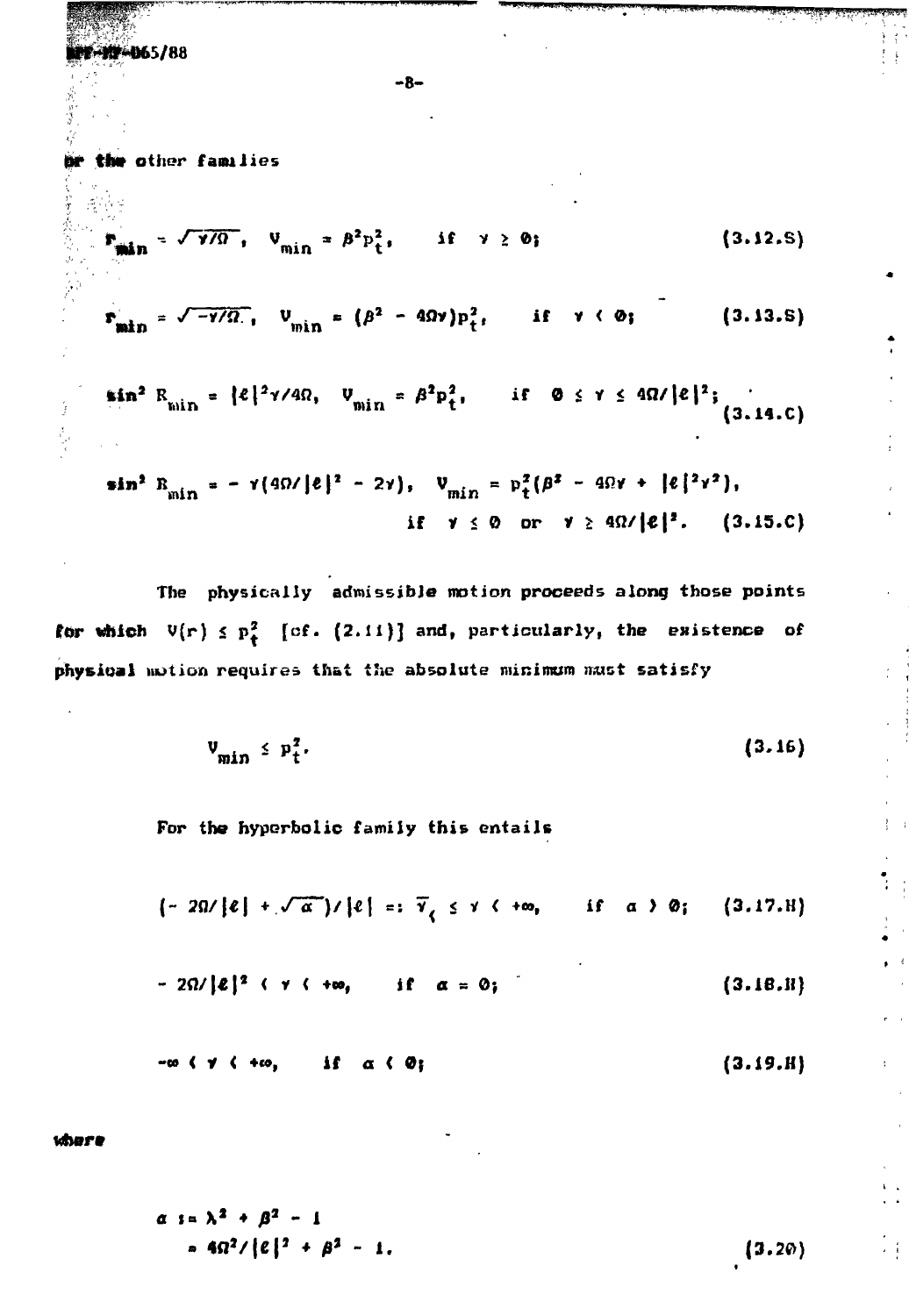$-0.9.3 - 0.02$ 

For the Som-Raychaudhuri space-time we have, from  $(3.15)$ ,

$$
\cdot (1 - \beta^2)/4\Omega \leq \gamma \leq +\infty, \qquad (3.21.5)
$$

whereas for the circular family it implies

$$
(2\Omega/\lvert \ell \rvert - \sqrt{\sigma})/\lvert \ell \rvert =: \tilde{\gamma}, \leq \gamma \leq \tilde{\gamma}, := (2\Omega/\lvert \ell \rvert + \sqrt{\sigma})/\lvert \ell \rvert, (3.22.0)
$$

where

$$
\sigma := \lambda^2 - \beta^2 + 1 > 0. \tag{3.23}
$$

The turning points in the coordinate r are those at which

$$
\dot{\mathbf{r}}^2 = \mathbf{p}_t^2 - \mathbf{V}(\mathbf{r}) = \mathbf{0}.
$$
 (3.24)

Again, for the hyperbolic family, we will have three possibilities, according to the sign of a:

$$
\sinh^{2} R_{y} = \frac{1 - \beta^{2} + 2\Omega y \pm \sqrt{1 - \beta^{2} - \sqrt{\Delta}}}{2\alpha}, \quad \text{if} \quad \alpha > 0, \quad (3.25.1)
$$

with  $),$  corresponding to  $+,$ -, respectively;

$$
\sinh^2 R_i = \frac{|e|^2 \gamma^2}{4(\lambda^2 + 2\Omega \gamma)}, \quad \text{if } \alpha = 0_1 \tag{3.26.8}
$$

sinh<sup>2</sup> R<sub>l</sub> = 
$$
\frac{1 - \beta^2 + 2\Omega r - \sqrt{1 - \beta^2} \sqrt{\Delta}}{2\alpha}
$$
, if  $\alpha \langle \emptyset$ ; (3.27.8)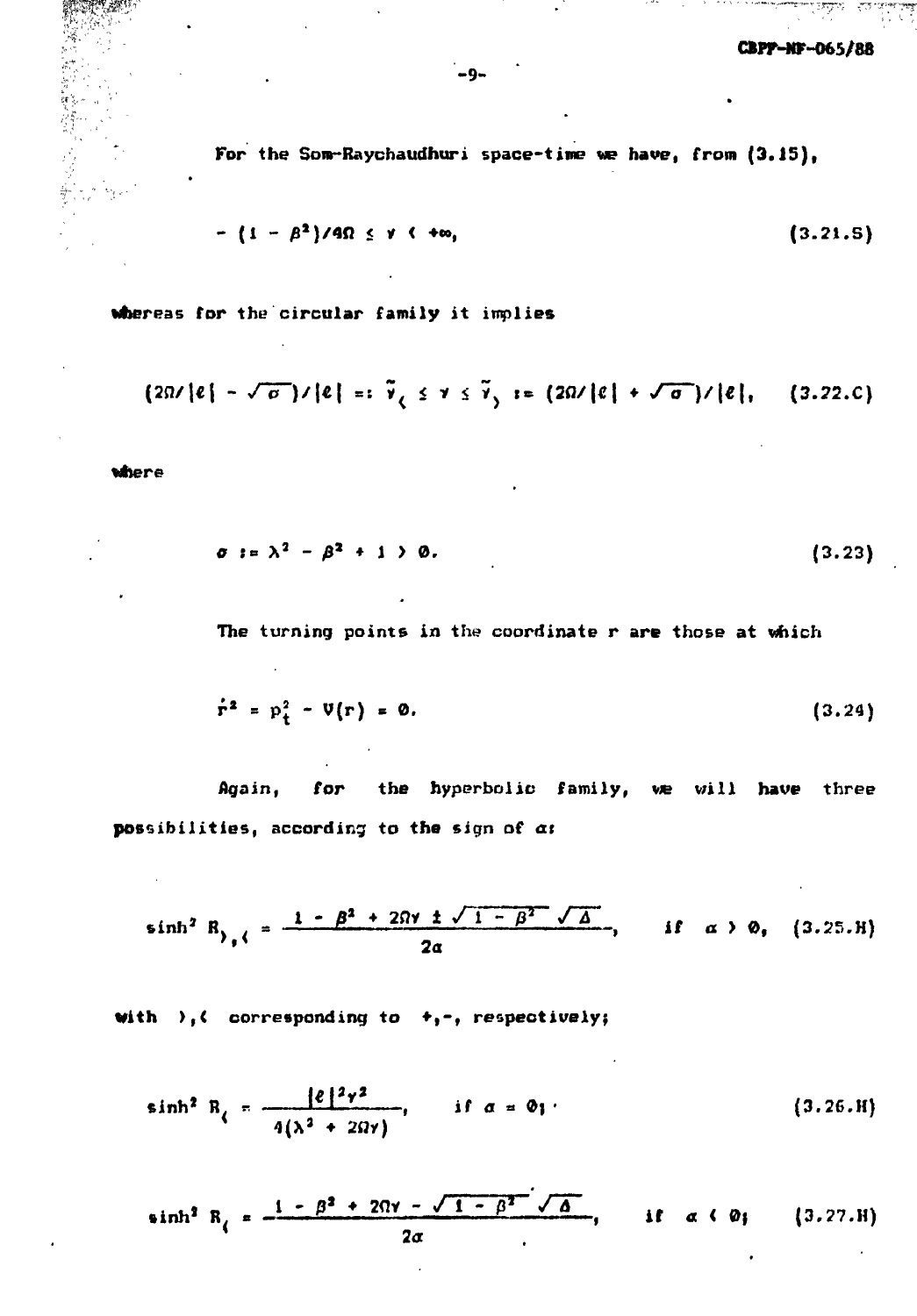for the Som-Raychaudhuri space-time we get

$$
\Gamma_{\frac{3}{2},\zeta}^{2} = \frac{1 - \beta^{2} + 2\Omega\gamma \pm \sqrt{1 - \beta^{2} + 1 - \beta^{2} + 4\Omega\gamma}}{2\Omega^{2}},
$$
 (3.28.5)

whereas for the circular family it holds

$$
sin^{2} R_{y,0} = \frac{1 - \beta^2 + 20y \pm \sqrt{1 - \beta^2} \sqrt{\Delta}}{2\sigma}
$$
 (3.29.0)

Here we have introduced the parameter

$$
\Delta := e^{2}(\nu + 2\Omega/e^{2})^{2} - \eta
$$
  
= 
$$
\frac{(1 - \beta^{2} + 2\Omega\nu)^{2} - e^{2}\nu^{2}\eta}{1 - \beta^{2}} \ge 0,
$$
 (3.30)

with

$$
\eta := 4\Omega^2/\ell^2 + \beta^2 - 1. \tag{3.31}
$$

Notice that  $\eta$  and  $\alpha$  are different [cf. (3.20)], coinciding only for the hyperbolic family.

The graphs of  $V(r)$  are sketched in Figs. 1, 2, 3, where the continuous horizontal lines represent typical values the energy  $p_+^2$  may According to the sign of the parameter  $\alpha$  defined in  $(3.20)$ , ASSUME. the energy  $p_t^2$  may be greater than the asymptotic value  $(\lambda^2 + \beta^2)p_t^2$ of the potential  $V$ , for the subclass  $e^t$  >  $4\Omega^2$  of the hyperbolic family. Thus, in the case  $\alpha \leq 0$ , the trajectories have only one We recall that, for all cases, the parameter  $p_{\pm}^2$ turning point.

 $-10-$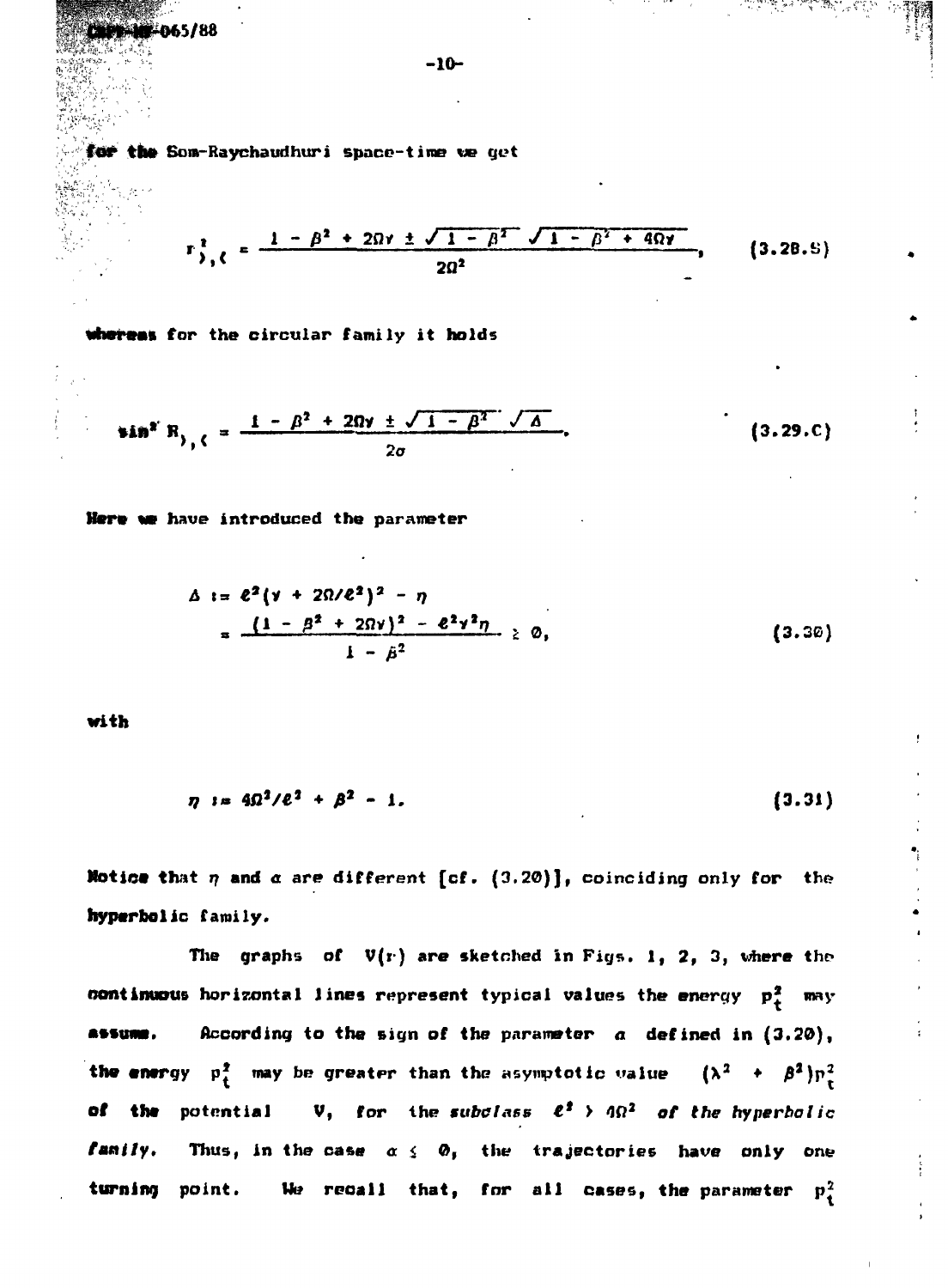**determines the admissible domain of r for the physical notion [cf.**  $\{2.11\}$ .

**From these data we can infer particularly that our geodesic notion is always bounded in the coordinate r, except for those free particles in the hyperbolic family of space-times which have**  $\alpha \leq 0$ **. These radially unbounded orbits only exist for the globally causal Godel-type space-times:** $26$   $2^2$   $\geq 4\Omega^2$ .

#### **•• ANALYTICAL INTEGRATION**

r.

မွတ်သော် ဒု

 $\lambda$  .

**To accomplish the exact determination of the geodesic motion**  $\mathbf{w}$  have to integrate  $(2.5)-(2.8)$ .

**A\* The coordinate z**

**From (2.7) we have at once**

$$
z = -p_{z} \tau + z_{0} \tag{4.1}
$$

**Along any geodesic the axial coordinate varies uniformly with respect to its affine parameter**  $\tau$ **.** 

**B. The coordinate r**

**27 It is convenient to introduce the new variable**

$$
\zeta := \sinh^2 (4r/2). \tag{4.2}
$$

**\***

**Then equation (2.8) becomes** 

$$
\dot{\xi}^2 = \ell^2 p_{\xi}^2 \left[ -\eta \xi^2 + \left( 1 - \beta^2 + 2\Omega \nu \right) \xi - \ell^2 \nu^2 / 4 \right], \qquad (4.3)
$$

•

**with n defined by (3.30).**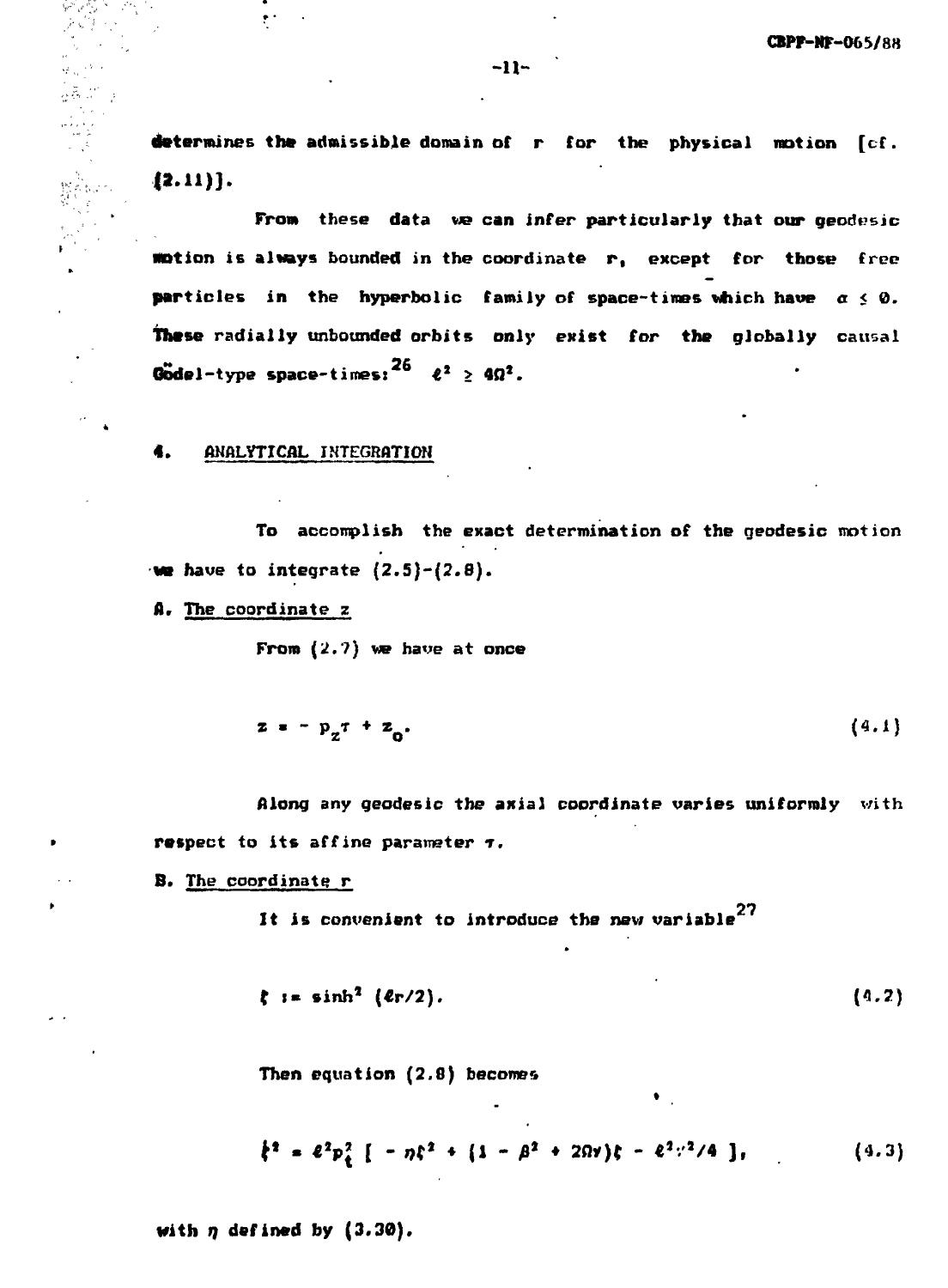**CifK-Nr-065/88**

**The general solution of (4.3) is**

$$
\zeta = \frac{1 - \beta^2 + 2\Omega\tau - \sqrt{1 - \beta^2} \sqrt{\Delta} \cos \ell p_{\ell} \sqrt{\eta} (\tau - \tau_0)}{2\eta}, \qquad (4.4)
$$

**With A defined by (3.29). Here we have chosen the integration constant \*** so that  $\xi(r_n)$  corresponds to the point nearest to the origin **("pericenter")** and thus also  $\dot{\xi}(\tau_n)$  ) 0. From this result, we may **recover the expressions (3.25)-(3.29) for the turning points and (3.J?)-(3.22) for the admissible ranges of the parameter V. Also, we confirm the information obtained from Figs. 1, 2, 3 that, for the globally** causal space-times  $(e^2 \geq 4\Omega^2)$ , we may have, with a suitable **choice of kinematic initial conditions**  $(p_+, \beta, \gamma)$ **, either radially unbounded or bounded trajectories, whereas for the causality-violating •pace-tines (€<sup>2</sup> < 4Q<sup>2</sup>) the latter are necessarily bounded in the coordinate r.**

**C. The coordinate 9**

Equation  $(2.6)$  may be recast, by means of  $(4.2)$ , as

$$
\dot{\boldsymbol{\varphi}} = - p_t \left[ \frac{e^2 \gamma / 4}{\zeta} - \frac{e^2 \gamma / 4 + \Omega}{\zeta + 1} \right]. \tag{4.5}
$$

**Now we will find**  $\varphi$  **as a function of**  $\xi$ **, that is, we will find the equation of the projection of the geodesics onto the 2-surface**  $t$ **, z**  $\alpha$  const. To that end, we need the expression of  $\dot{\xi}$  as a function of **(f from the two roots furnished by (4.3), we will choose**

$$
\dot{\xi} = + e p_{\xi} \sqrt{-\eta \xi^2 + (1 - \beta^2 + 2\Omega \gamma) \xi - e^2 \gamma^2 / 4} \,.
$$
 (4.6)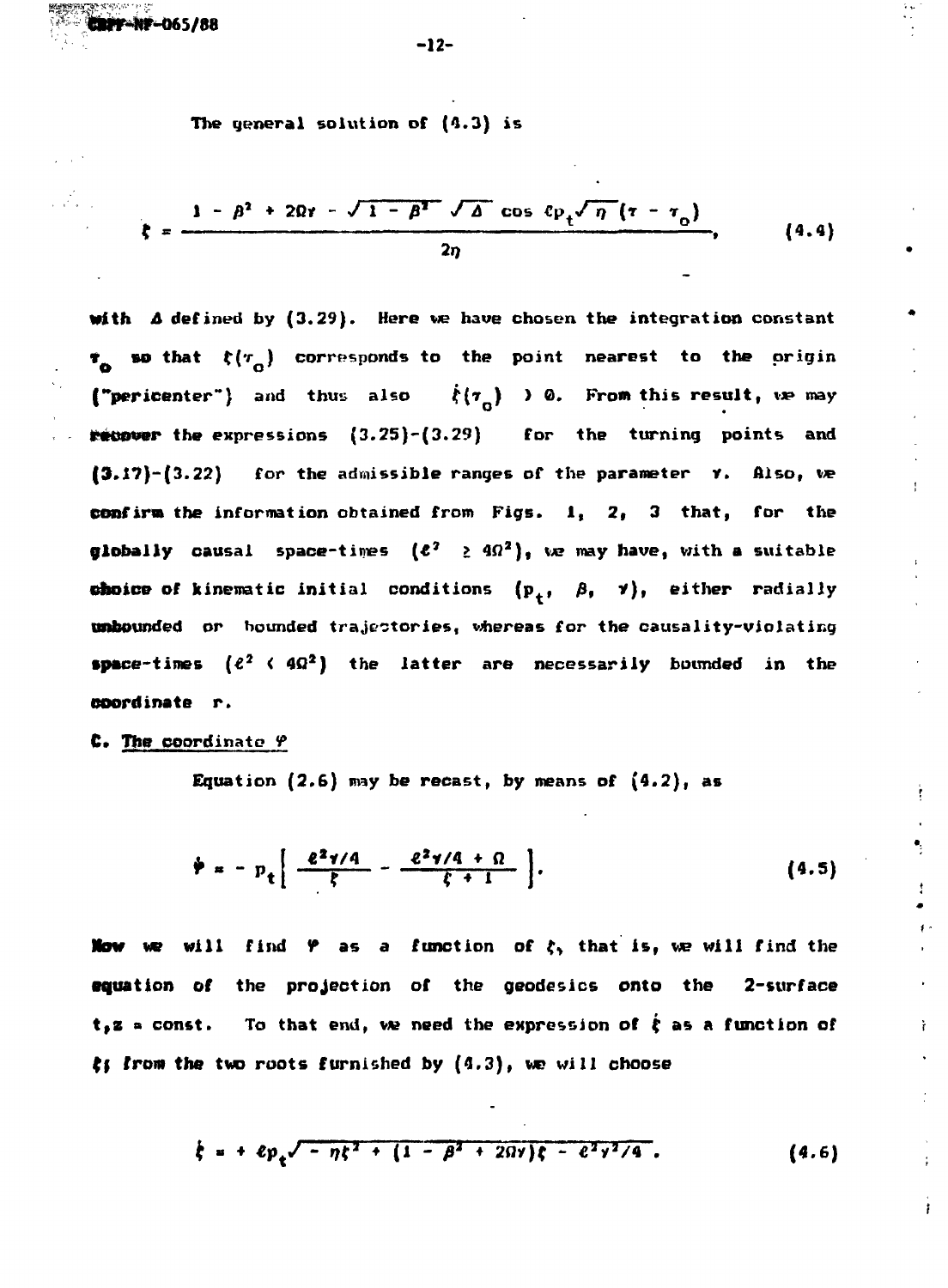**Dividing (4.5) by (4.6) and solving the corresponding g differential equation we produce**

cos 
$$
(\varphi - \varphi_0)
$$
 =  $\frac{e(\gamma + 2\Omega/\mathcal{E}^2)\xi + e\gamma/2}{\sqrt{\Delta} \sqrt{\xi(\xi + 1)}}$ . (4.7)

**Notice that the factor**  $\mathcal{C}/\sqrt{\xi}$  **is always real, and that this** last formula dres not hold when  $\xi$  is a constant. From this very **formula and also (4.4) we see that, for the case**  $\alpha > 0$ **, since**  $\xi$  **is then a periodic function, the projections of the trajectories onto the surface (<sup>r</sup>»?) are cltsed simple curves; this is not the case for a**  $\leq$  0 (cf: subsection 4.B). We call attention to the fact that these **projections always have the axis of symmetry**  $Y = Y_-.$ 

**D. The coordinate t**

**Me may rewrite (2.5), usiny (4.2) as**

$$
\dot{t} = p_t \frac{(1 - 4\Omega^2/\ell^2)\xi + \Omega\gamma + 1}{\xi + 1}.
$$
 (4.8)

**After the substitution of (4.4) into (4.8), vm obtain a differential equation for t(r) whose general solution is**

$$
\tan \left\{ \left. \left( \frac{e^2}{4\Omega} \right) \left[ \frac{t - t_0 + p_t (4\Omega^2/\ell^2 - 1)(\tau - \tau_0)}{\sqrt{\eta} \left( \frac{y + 4\Omega/\ell^2}{\rho} \right)} \right] \right\} \right\}
$$
\n
$$
= \frac{e\sqrt{\eta} \left( \frac{y + 4\Omega/\ell^2}{\rho} \right)}{\eta + 4\Omega^2/\ell^2 + 2\Omega y - \sqrt{1 - \beta^2} \sqrt{\Delta}} \tan \left[ \frac{e_{\frac{\rho}{\ell}} \sqrt{\eta} (\tau - \tau_0)}{2} \right] \right]. \quad (4.9)
$$

An alternative expression to calculate  $t(\tau)$  is obtained from **the obvious integral of (2.4)**

$$
p_{t}(t) - F(r(t)) + p_{\varphi} \varphi(\tau) + p_{z}(t) - F(r - \tau_{0}) = 0, \qquad (4.10)
$$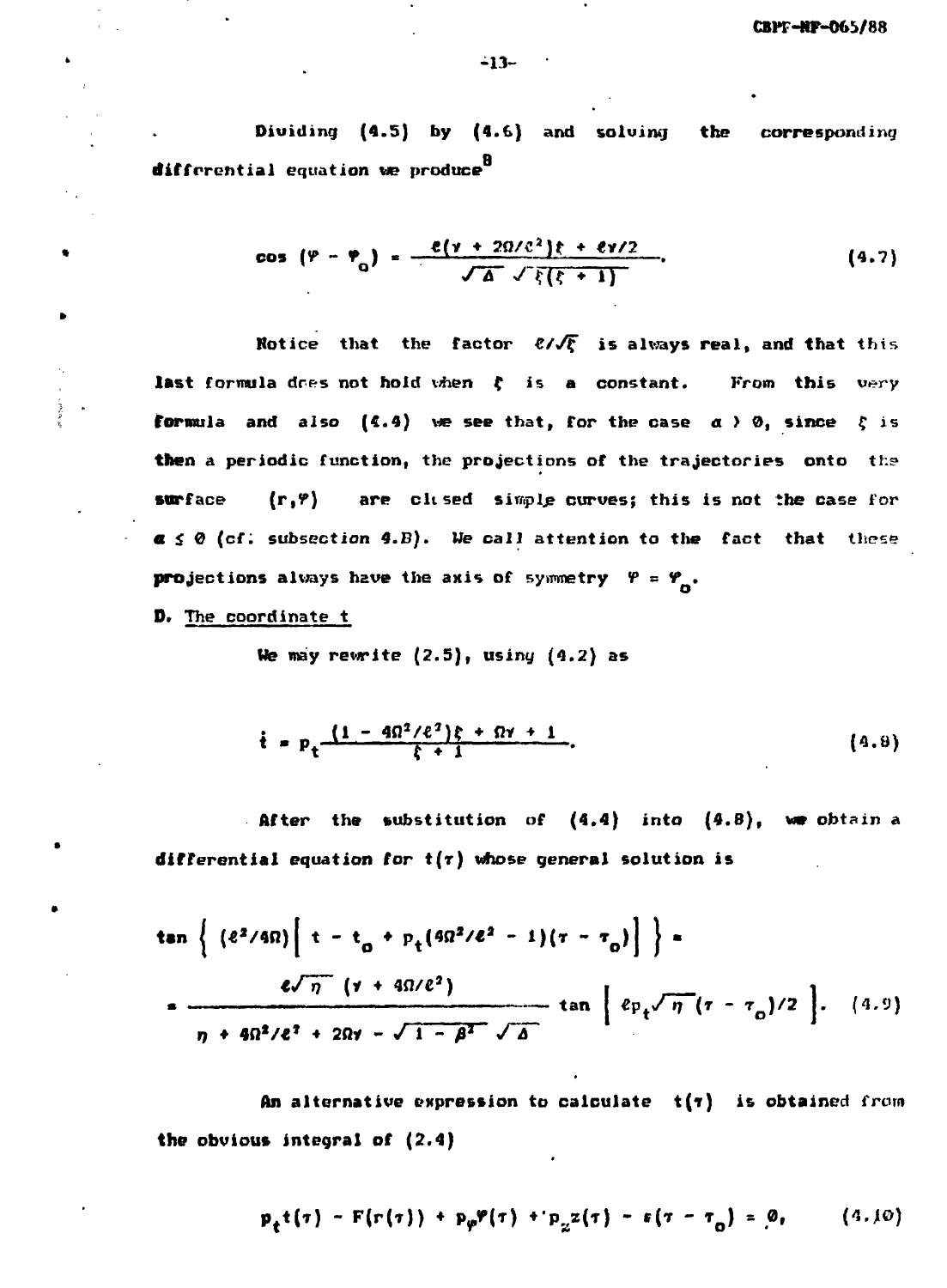**CWF-NF-065/88**

**- U -**

$$
F(r) = \int dr \left[ p_{t}^{2} - V(r) \right]^{1/2}.
$$
 (4.11)

# 5. PROJECTIONS OKTO **THE** 2-SURFACE **(r.V»l**

**With the aid of the preceding results we are now in a** position to sketch the projections of the geodesics onto the  $2$ -surface  $(r, r)$ . **From**  $(4.7)$  **it follows that**  $^{28}$ 

$$
\cos^2(\mathbf{Y}-\mathbf{Y}_n)=1,\tag{5.1}
$$

**for**  $R = R$ ,  $\left\{ \cdot \right\}$  Furhermore, equation  $\{4.5\}$  defines the value

$$
\xi_{\mathbf{p}} = \frac{e^2 \gamma}{4\Omega}, \tag{5.2}
$$

 $\dot{\varphi} = 0$ ; therefore, we see that, for  $\varphi > 0$ ,  $\dot{\varphi}$  changes sign along vhere **the** projection, vhereas, for Y < 0, it remains altays positive. In the last instance (y ( 0), this implies, in particular, that the trajectories with closed projection onto the surface  $(r, r)$  do enclose the origin. More specifically, for the hyperbolic family

a) if 
$$
a > 0
$$
 and

**, y**  $\bm{o}$ **\*' V** for  $R = R_{1,6}$ **(5,2.1!)**

- **. y**  $\boldsymbol{o_i}$  $\varphi = \varphi_0,$ <br> $\varphi = \varphi_0,$ for R = R<sub>)</sub>; (5.3.H)
- **. y** ( 0i for R = R<sub>2</sub>,  $(5.4.ii)$

 $\mathcal{V} = \mathcal{V}_0 + n_t$ for  $R = R_{\ell}$ .  $(5.5.H)$ 

 !  $\frac{1}{2}$  =  $\frac{1}{2}$  =  $\frac{1}{2}$  =  $\frac{1}{2}$  =  $\frac{1}{2}$  =  $\frac{1}{2}$  =  $\frac{1}{2}$  =  $\frac{1}{2}$  =  $\frac{1}{2}$  =  $\frac{1}{2}$  =  $\frac{1}{2}$  =  $\frac{1}{2}$  =  $\frac{1}{2}$  =  $\frac{1}{2}$  =  $\frac{1}{2}$  =  $\frac{1}{2}$  =  $\frac{1}{2}$  =  $\frac{1}{2}$  =  $\frac{1$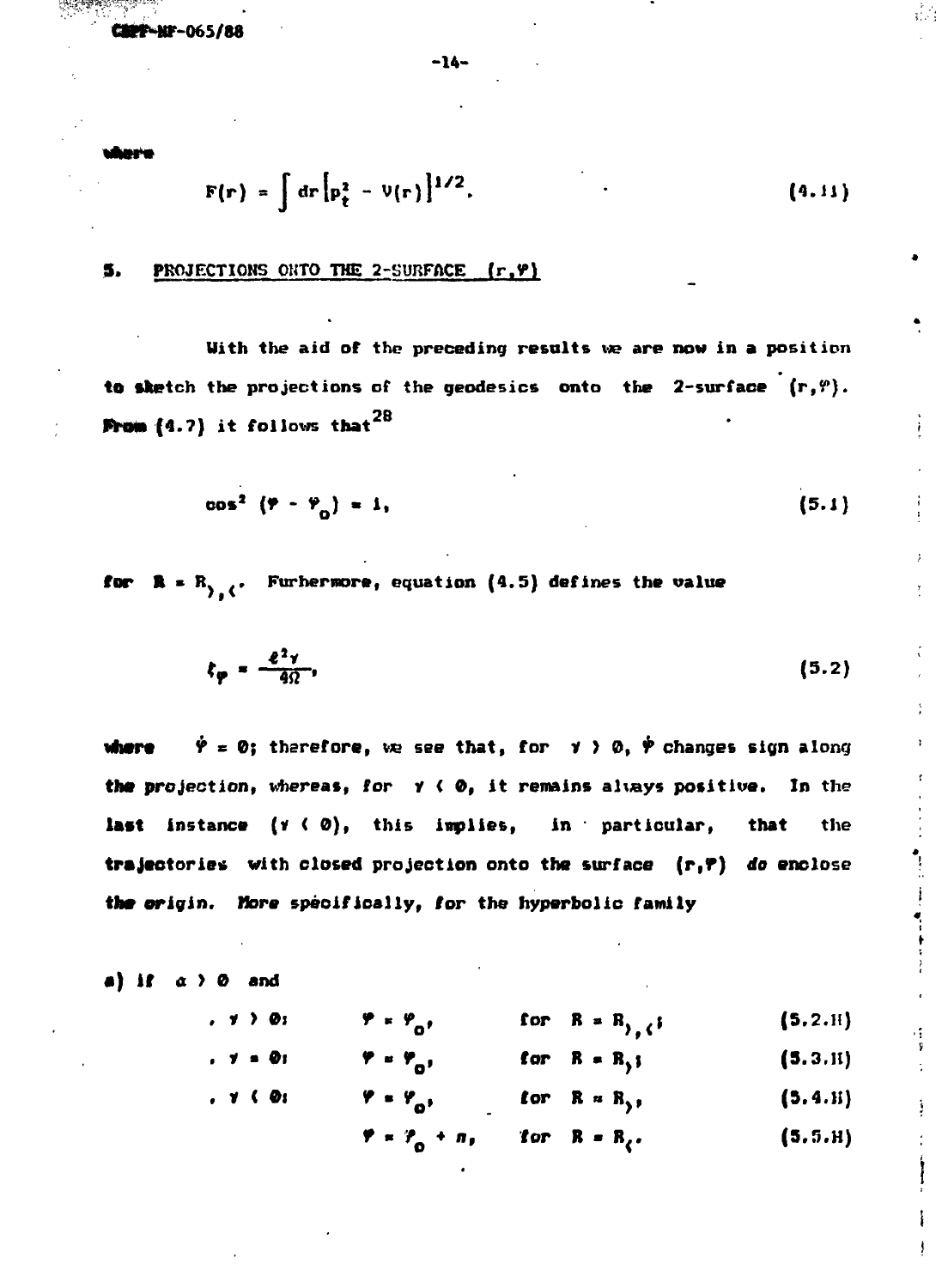**•**

**if a <** 0 **and**

i . y **> 0: 9-9 <sup>o</sup>.** for  $R = R$ <sub>(</sub>) **(5.** £ **•H)**

i . y < 0:  $\mathbf{y} = \mathbf{y}_0 + \mathbf{n}_1$ for  $R = R$ <sub>(</sub> $\cdot$ (5. **7 .H)**

**with**  $R_2$ ,  $R_6$  given by  $(3.24) - (3.26)$ .

**For the Sore-Raychaudhuri space-time**

$$
\mathbf{v} \rightarrow \mathbf{0} \mathbf{i} \qquad \mathbf{v} = \mathbf{v}_0, \qquad \text{for } \mathbf{r} = \mathbf{r}_{\lambda, \lambda} \mathbf{i} \tag{5.8.5}
$$

$$
\mathbf{v} = \mathbf{0} \quad \mathbf{v} = \mathbf{v}_0 \quad \text{for} \quad \mathbf{r} = \mathbf{r}_1 \tag{5.9.5}
$$

$$
\mathbf{P} = \mathbf{P}_0, \quad \text{for } r = r_1, \quad (5.10.5)
$$

$$
\mathbf{Y} = \mathbf{Y}_0 + n \quad \text{for} \quad \mathbf{r} = \mathbf{r}_1, \tag{5.11.5}
$$

**with r< given by (3.27).**

**For the circular family**

. y .  $\gamma = \emptyset$ . y  $\mathbf{v} = \mathbf{v}_0$  $\varphi = \varphi_{\alpha}$  $\varphi = \varphi_{\alpha},$ **V « ? • n o** for  $R = R_{\lambda}$ ; for  $R = R$ ,; **for R-R> ,** for  $R = R$ <sub>(</sub> $,$ **(5.J2.C) (5.13.C) (5.14.C) (5.15.C)**

with R<sub>1</sub>, R<sub>2</sub> given by (3.28). As remarked before, the coordinate R **is defined on a sphere, with**  $R = 0$ **,**  $n/2$  **corresponding to the north and south poles, respectively.**

For the open trajectories  $(a \leftarrow \emptyset)$ , we may determine, by weans **of (4.7), the asynptotic values of 9 as % approaches infinityt**

$$
\lim_{\xi \to +\infty} \cos (\varphi - \varphi_0) = \frac{\ell(\gamma + 2\pi/\ell^2)}{\sqrt{\ell^2(\gamma + 2\pi/\ell^2)^2 - \alpha}}.
$$
 (5.15.11)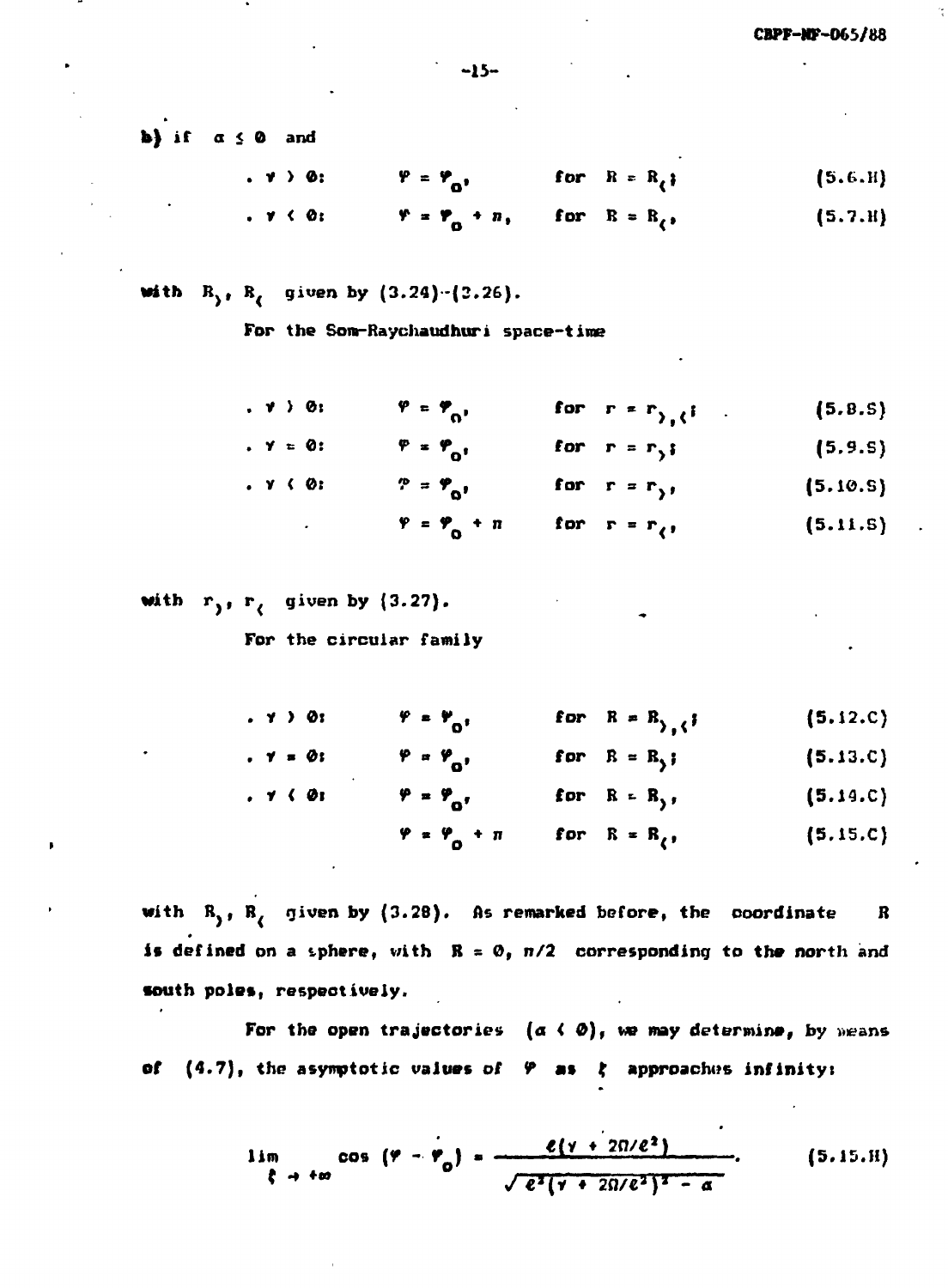**CBPF-NF-065/88** 

-16-

**From** this we find that (i) for  $\alpha = 0$ , lim  $\gamma = \gamma_{0}$ , (ii) for **a C**  $\theta_1$  the asymptotes start from  $P = P_0$  when  $V \rightarrow +\infty$ , gradually open to **P** =  $\mathbf{P}_0$  ±  $n/2$  when  $\mathbf{v} = -2\Omega/\mathcal{C}^2$ , and then gradually close to  $\mathbf{P} = \mathbf{P}_0 + n$ **'when y -» -no. \*!**

Again from equation  $(4.5)$ , we have that, for  $\mathbf{v} \geq \mathbf{0}$ ,  $\dot{\mathbf{v}} \to \mathbf{0}$ if  $r$   $\rangle$   $r_{\omega}$ . These results are readily summarized in Figs. 4, 5, 6.

> i t

### 6. CONCLUSIONS

We extended the investigation of the geodesics of Godel's **space-tine to the family of homogeneous Godel-type space-times, which possess some unusual properties such as acausality and violation of Kach's principle. These geometries have been studied extensively and presented as solutions to several theories of gravitation: general relativity theory, Einstein-Cartan theory and the higher derivative theory• Me first examined the qualitative behavior of those curves by the introduction of an effective potential which governed the notion in the coordinate r.** Thereby we were able to determine viether the motion **was bounded in that coordinate, the turning points, the admissible** ranges for the ratio **Y** of the azymuthal angular momentum to the **energy, the existence of r « const solutions. Only after this previous qualitative investigation did we integrate the equations of geodesies. The new results, contrasted to those prevailing in Godel's space-time, •re (of. Kef. (8)]t**

**A) for the circular family of space-times {£.\* < 0), the allowable range for the parameter**  $\gamma$  **is bounded both shove and below:**  $\tilde{\gamma}_e \leq \gamma \leq \tilde{\gamma}_e$  [cf. **(3.22)].**

**II) for the space-times of the hyperbolic family with**  $\theta \leq \ell^2$  **(** $4\Omega^2$ **, the allowable** range **for** r is bounded only below **[cf**. (3.17), (3.18)] **and**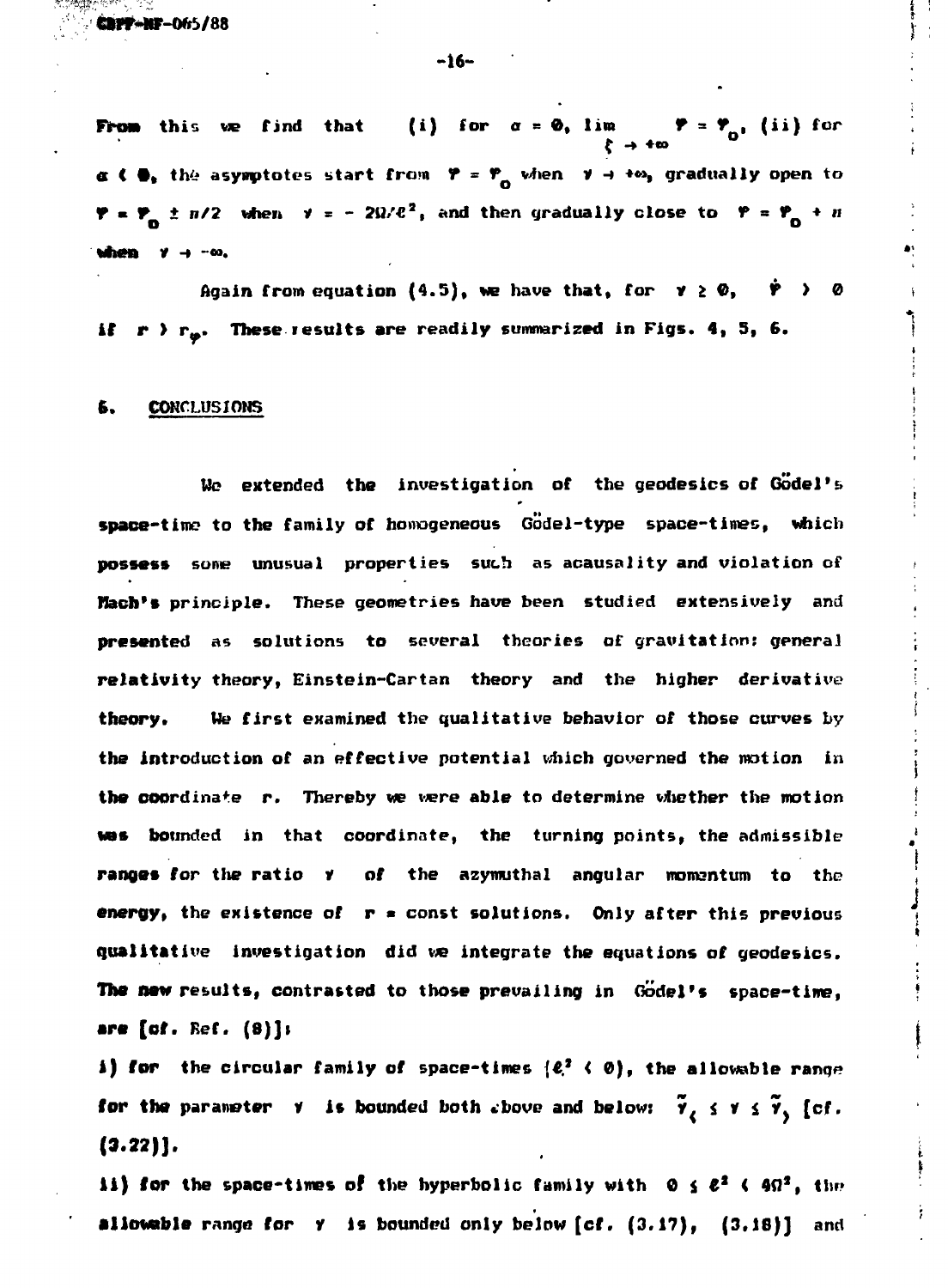**•11 projections onto the surface (r,P) are closed simple curves (cf. W g . 4). This is the typical behavior of the geodesies in Godel's Universe.**

**iii)** the space-times of the hyperbolic family with  $\ell^2 \ge 40^2$  admit **clo**sed or open projections, according as  $\beta^2$  > 1 -  $4\Omega^2/\ell^2$  ( $\alpha$  > 0) or  $\beta^2$   $\leq$  1 -  $4\Omega^2/\ell^2$  ( $\alpha \leq \theta$ ), respectively (cf. Figs. 5, 6). Whereas for **Godel's universe all projections with V < 0 enclose the origin, now tor**  $\beta^2$   $\langle$  1 -4 $\Omega^2/\ell^2$  we may have projections ( $\gamma$   $\langle$  - 2 $\Omega/\ell^2$ ) which do not **enclose the origin (cf. Fig. 6).**

It is worth mentioning a quantum-mechanical analogue of the **qualitative behavior of the classical solutions of the equations of geodesic motion presented here. Indeed, it can be shown that to the elassical solutions with bounded (unbounded) projections there correspond positive energy Klein-Gordon solutions with discrete (continuous) spectra of energy, as might be expected. This will be the 29 subject of a forthcoming paper. We also remark that, in spite of the geometries with €<sup>2</sup> > 40<sup>s</sup> being solutions to Einstein-Cartan theory, the above results are still legitimate for this class of universes, since spinless test particles will in fact follow the (metric) geodesies investigated here.**

# **ACKNOWLEDGEMENT**

**One of us (M. 0. C.) would like to acknowledge the financial support received from Conselho Macianal de Pesquisas Cientificas (CHPq).**

**-17-**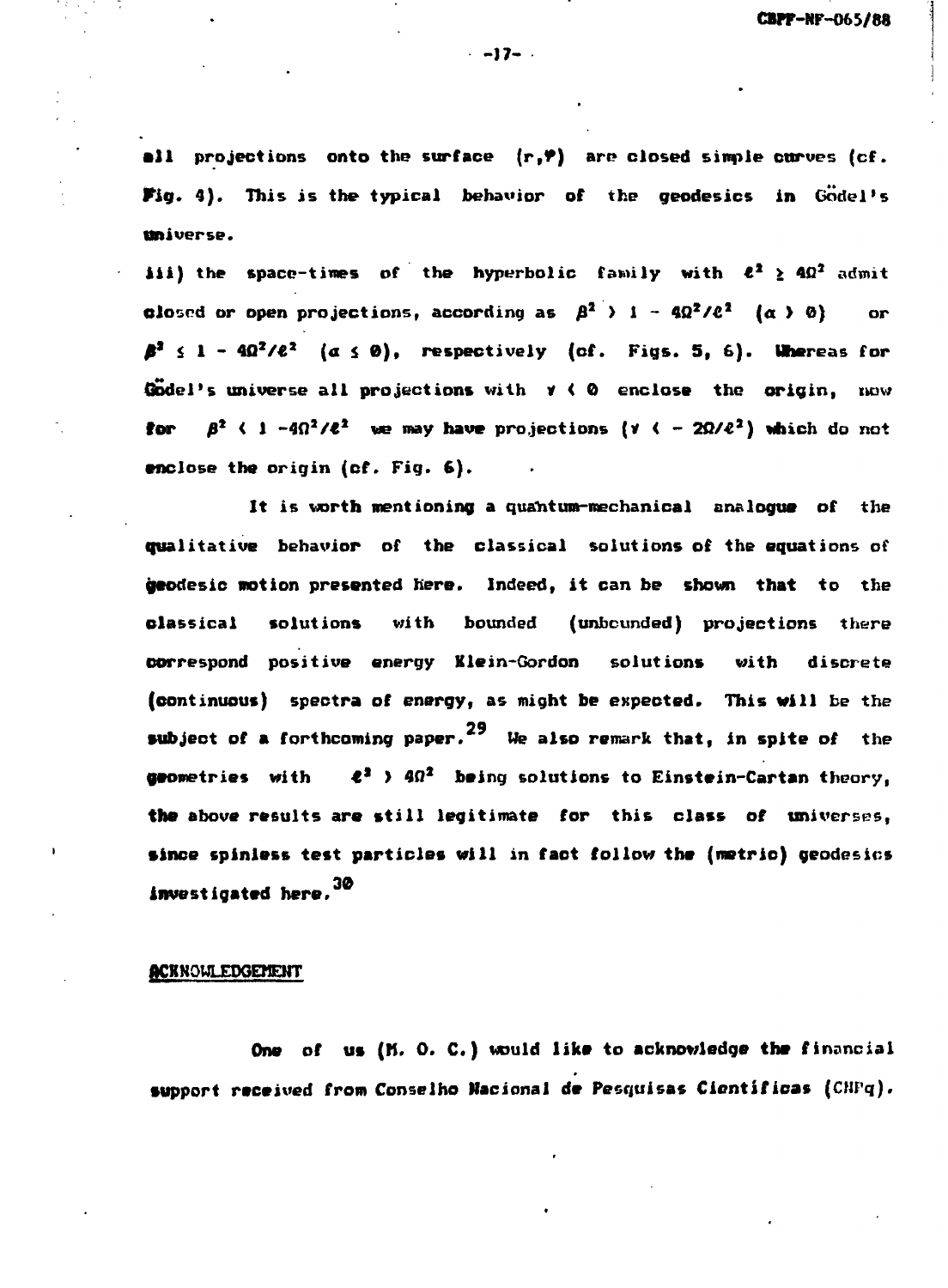**CAPF-NF-065/88** 

# **PPPEHDtX**

**For convenience we present here the relevant explicit formulae\* for the Som-Raychaudhuri space-time, which should be compared with those presented in Ref.. 24.**

**The equations corresponding to (2.5)-(2.8) are**

$$
\dot{t} = p_{*}[(1 - \Omega^{2}r^{2}) + \Omega r], \qquad (A.1.5)
$$

추동

$$
\dot{\mathbf{r}} = \mathbf{p}_t (\Omega - \gamma/r^2), \qquad (A.2.5)
$$

$$
\dot{\mathbf{z}} = -\mathbf{p}_{\mathbf{z}},\tag{A.3.8}
$$

$$
\dot{r}^2 = p_+^2 - V(r), \qquad (A.4.5)
$$

**with**

$$
V(r) \t is p_{t}^{2} ( \delta r - \nu/r )^{2} + \beta^{2} p_{t}^{2}. \t (A.5.5)
$$

**The coordinate r varies along the geodesic according to**

$$
r^{2} = \frac{1 - \beta^{2} + 2\Omega\gamma - \sqrt{1 - \beta^{2}} \sqrt{1 - \beta^{2} + 4\Omega\gamma} \cos 2\Omega p_{t} (\tau - \tau_{0})}{2\Omega^{2}},
$$
\n(A.6.5)

The equation for the projection onto the 2-plane  $(r, \Psi)$  is

$$
\cos (\varphi - \varphi_0) = \frac{\Omega r^2 + \gamma}{\sqrt{1 - \beta^2 + 4\Omega \gamma} r}.
$$
 (A.7.5)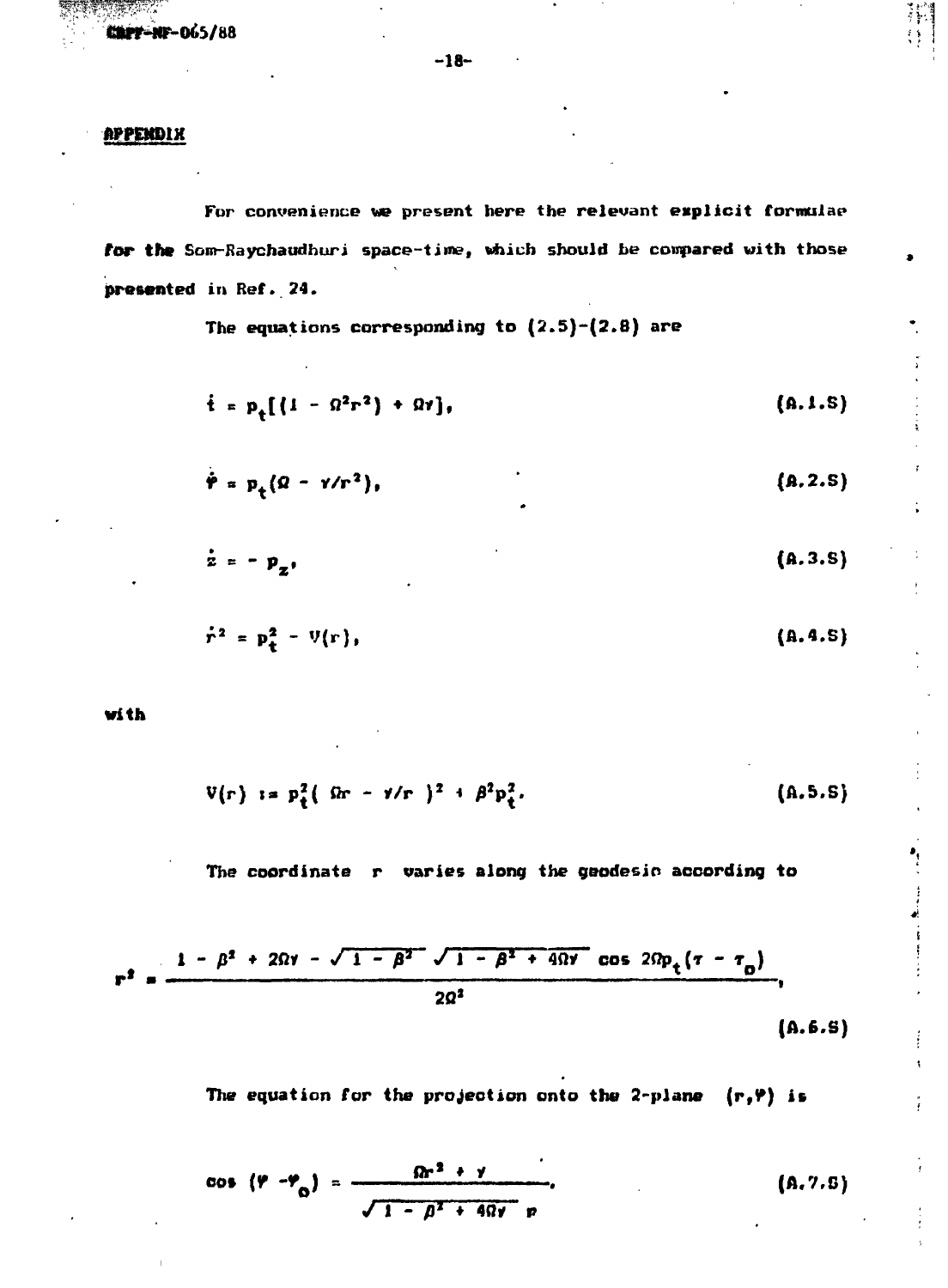**Finally, the equation which governs the behavior of the coordinate t is given by**  $\ddot{\phantom{a}}$ 

 $\mathcal{L}^{\mathcal{L}}$ 

$$
t - t_0 = \frac{\sqrt{1 - \beta^2} \sqrt{1 - \beta^2 + 4\Omega t}}{4\Omega} \text{ sen } [2\Omega p_t(\tau - \tau_0)] + (1/2)p_t(1 + \beta^2)(\tau - \tau_0). \qquad (A.8.5)
$$

 $\ddot{\phantom{a}}$ 

 $\overline{r}=\overline{r}$ 

 $\sim$ 

 $\mathbf{r}$ 

٠

 $\mathbf{r}$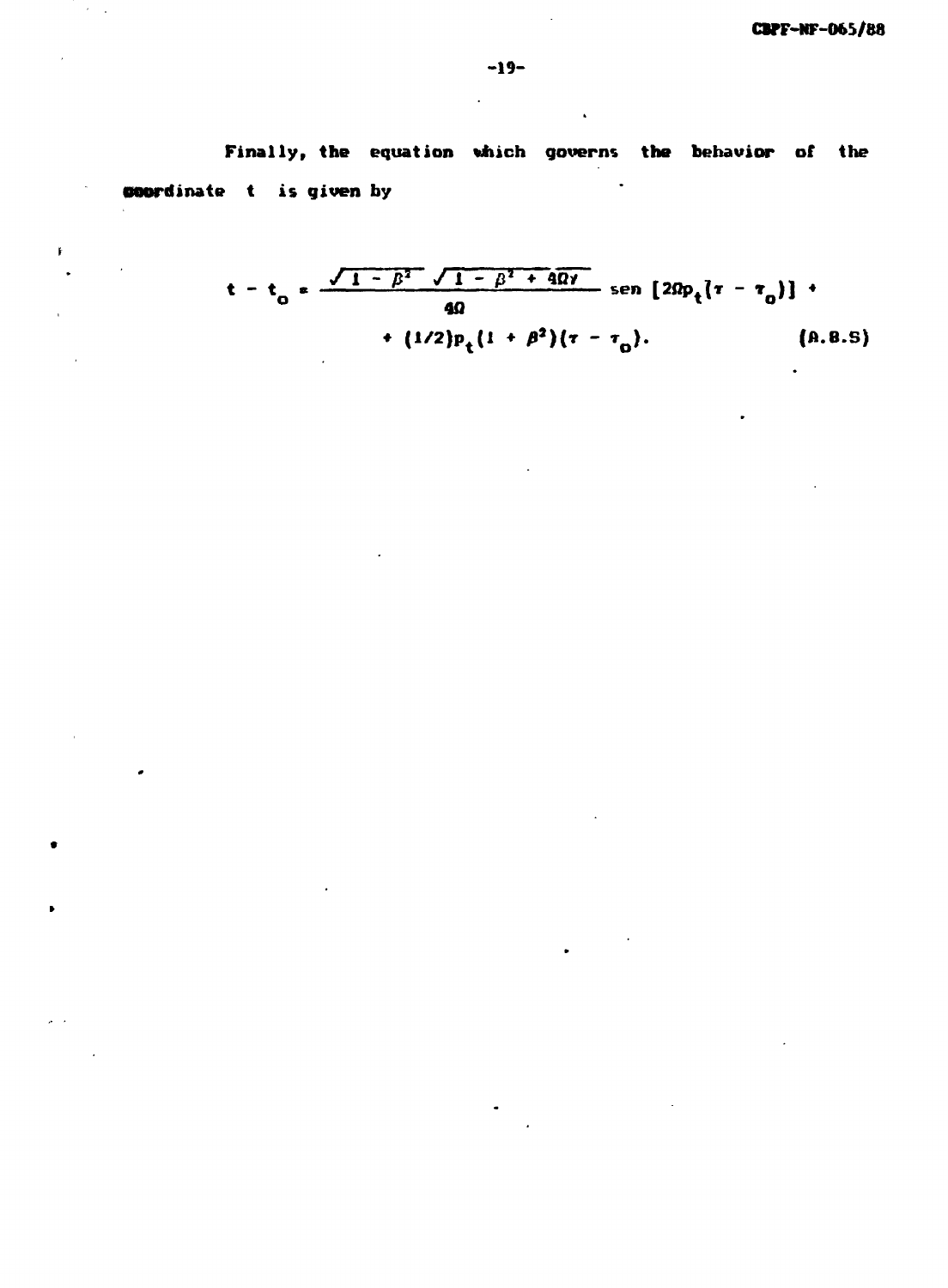ere vym skl

#### **FIGBBE** CAPTIONS

**FIG. 1. Graphs of the effective potential for the hyperbolic family (t\* > ©). The continuous horizontal lines correspond to typical values the energy**  $p_t^2$  **may ssume, according to the sign of**  $\alpha$ **.** 

FIG. 2. Graphs of the effective potential for the Som-Raychaudhuri  $space-time (c^2 \rightarrow 0).$ 

**FIG. 3. Graphs of the effective potential for the circular family**  $({e}^{2} \cdot 0).$ 

**FIG. 4. Projections of the geodesics onto the 2-plane (r, P) for the hyperbolic family (£<sup>z</sup> > 0). Typical curves associated to the • several values the angular momentum parameter f may assume are , represented.**

**#,**

 $\frac{1}{2}$ 

**FIG. 5. Projections of the geodesies onto the 2-plane (rf?) for** the **Bom-Raychaudhuri space-time**  $(\ell^2 \to \emptyset)$ .

 $\bullet$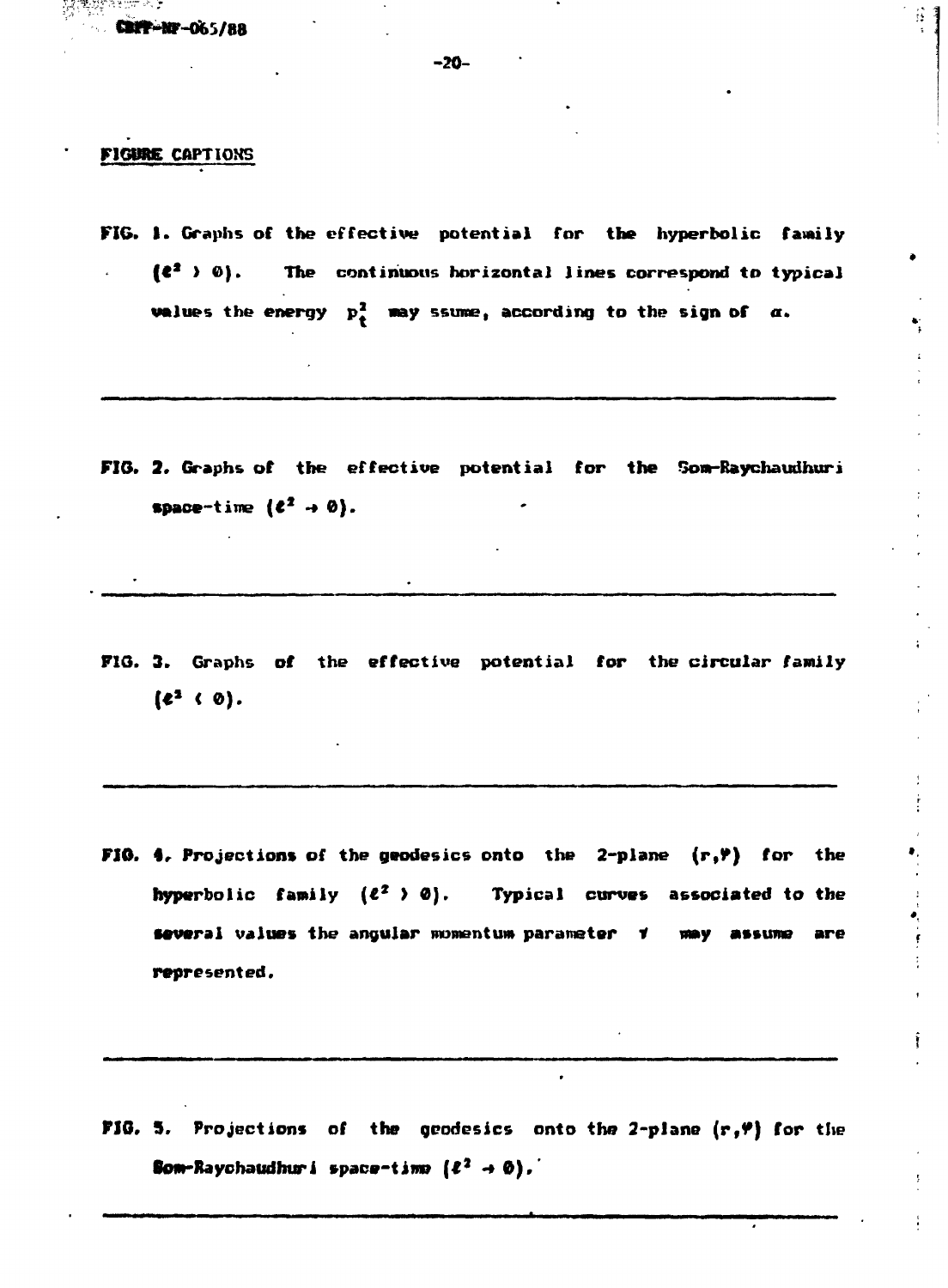**FIO. 6. Projections of the geodesies onto the 2-plane (r,P) for the** circular family ( $e^2$  ( $\phi$ ). This planar representation is not **suitable for curves corresponding to the effective potential of Fig. 3(b), which attain the south pole, R = 0/2. In a planar representation with the point R \* n/2 taken as the origin, these curves are similar to those corresponding to the case Y » 0**above.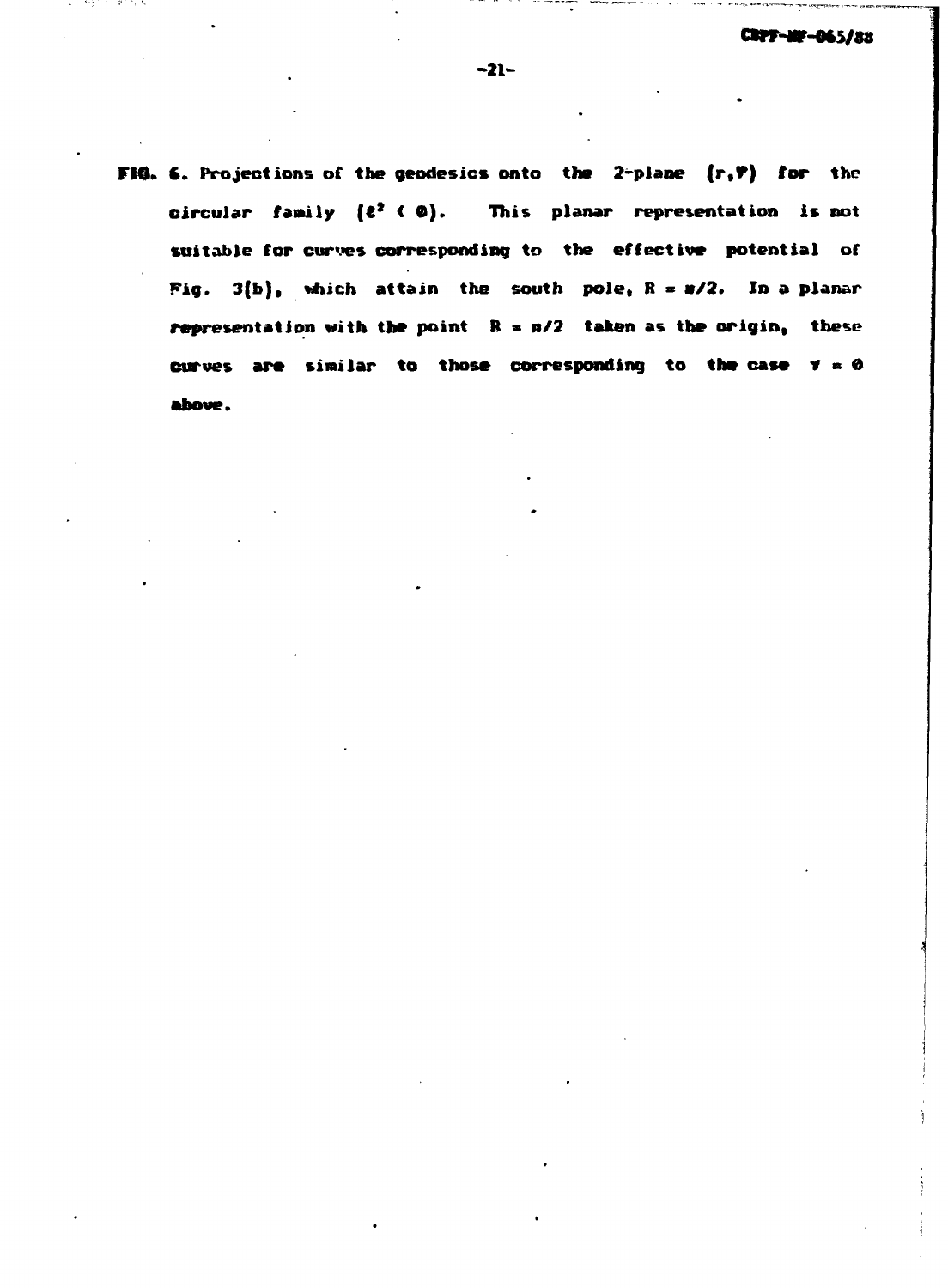

 $Pig. 1$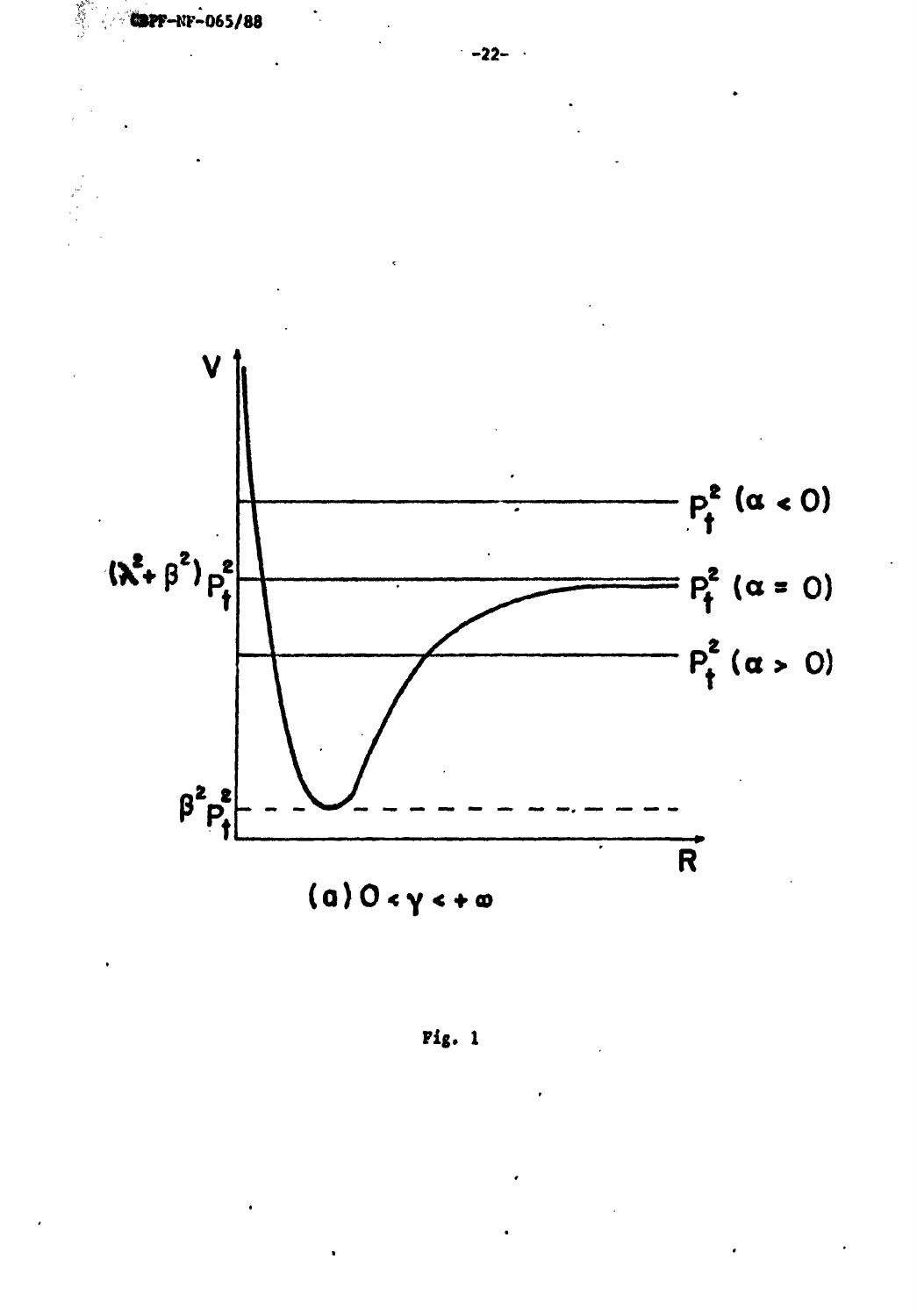

 $Pig. 1$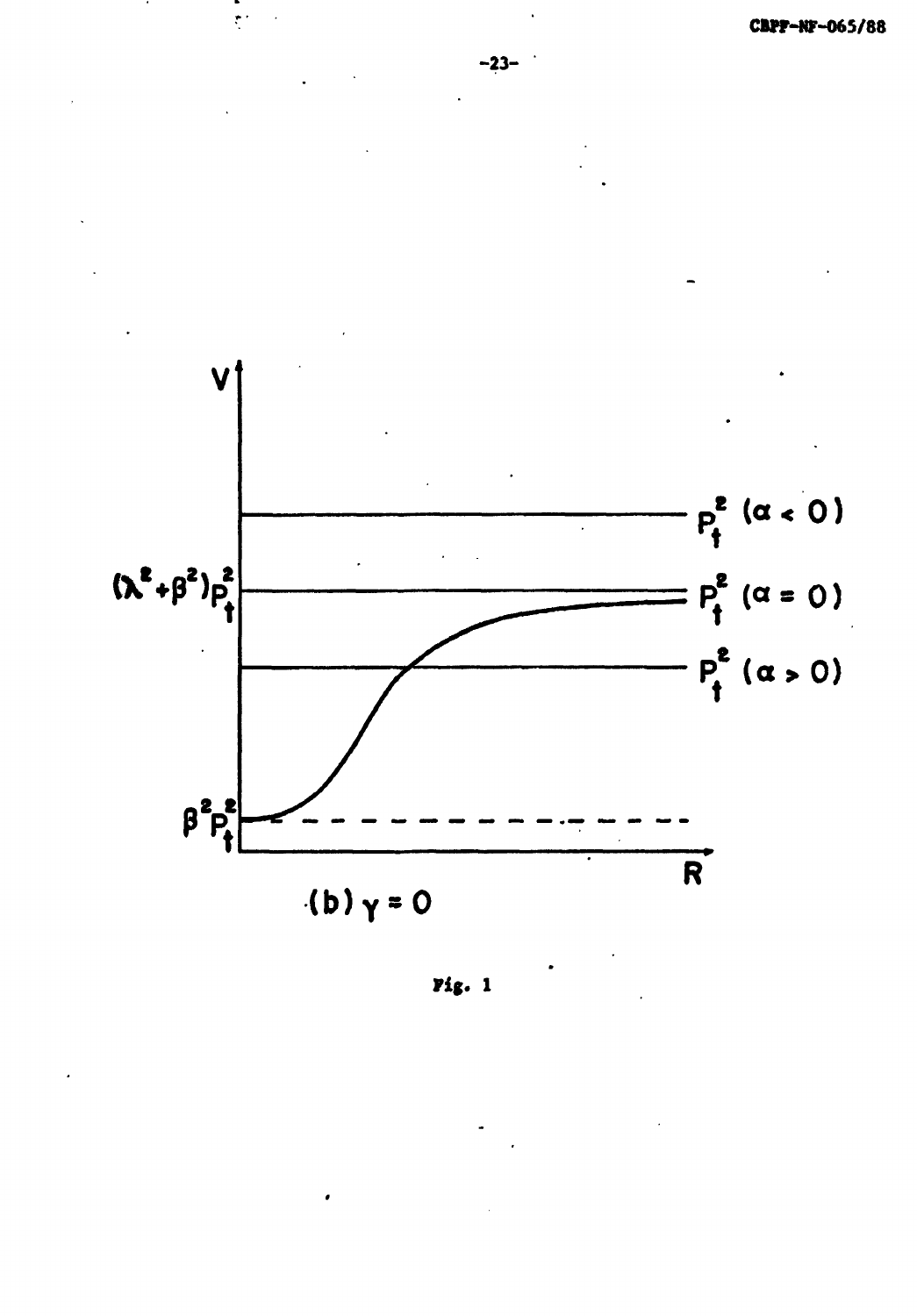

Tig. 1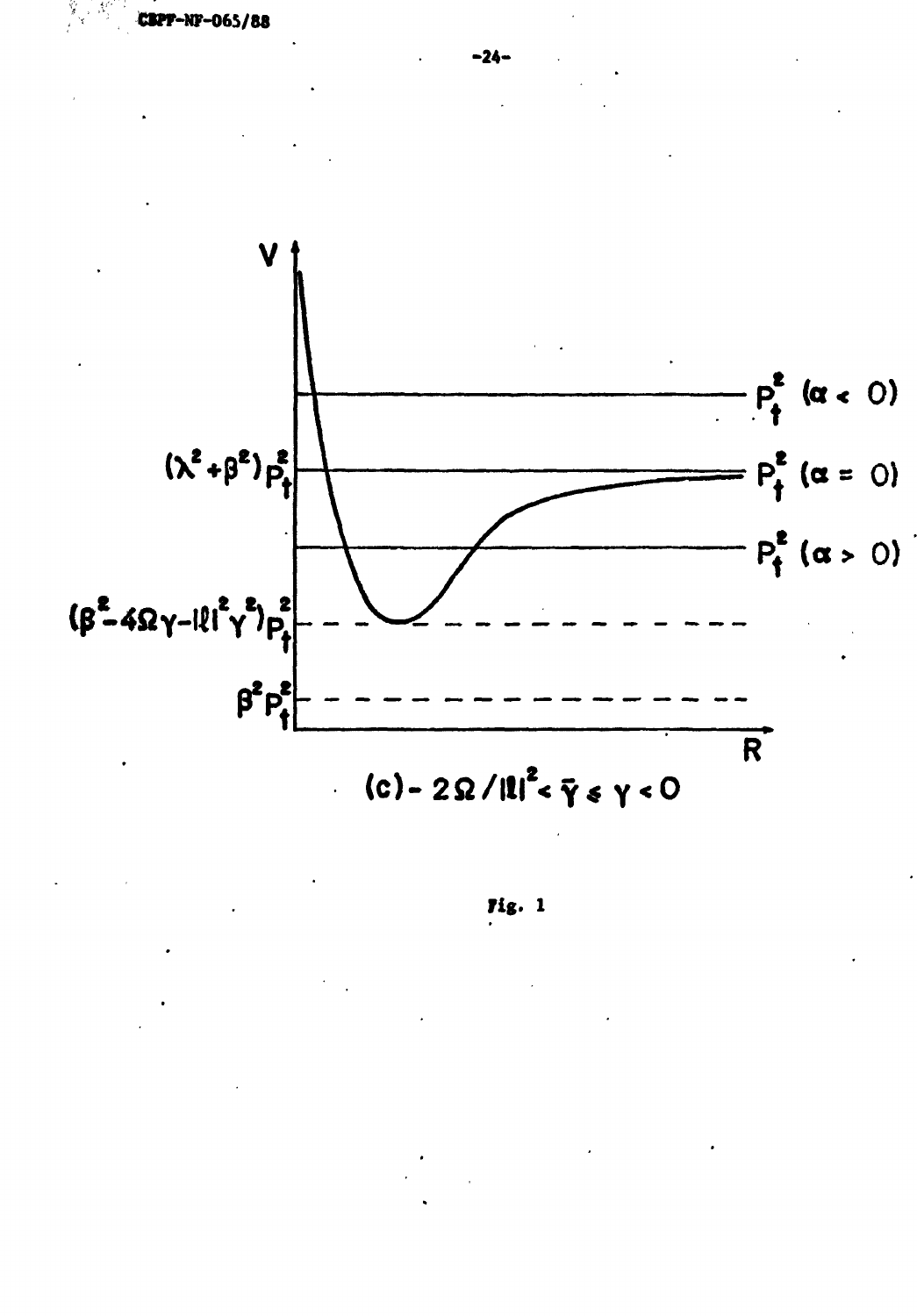

Fig. 1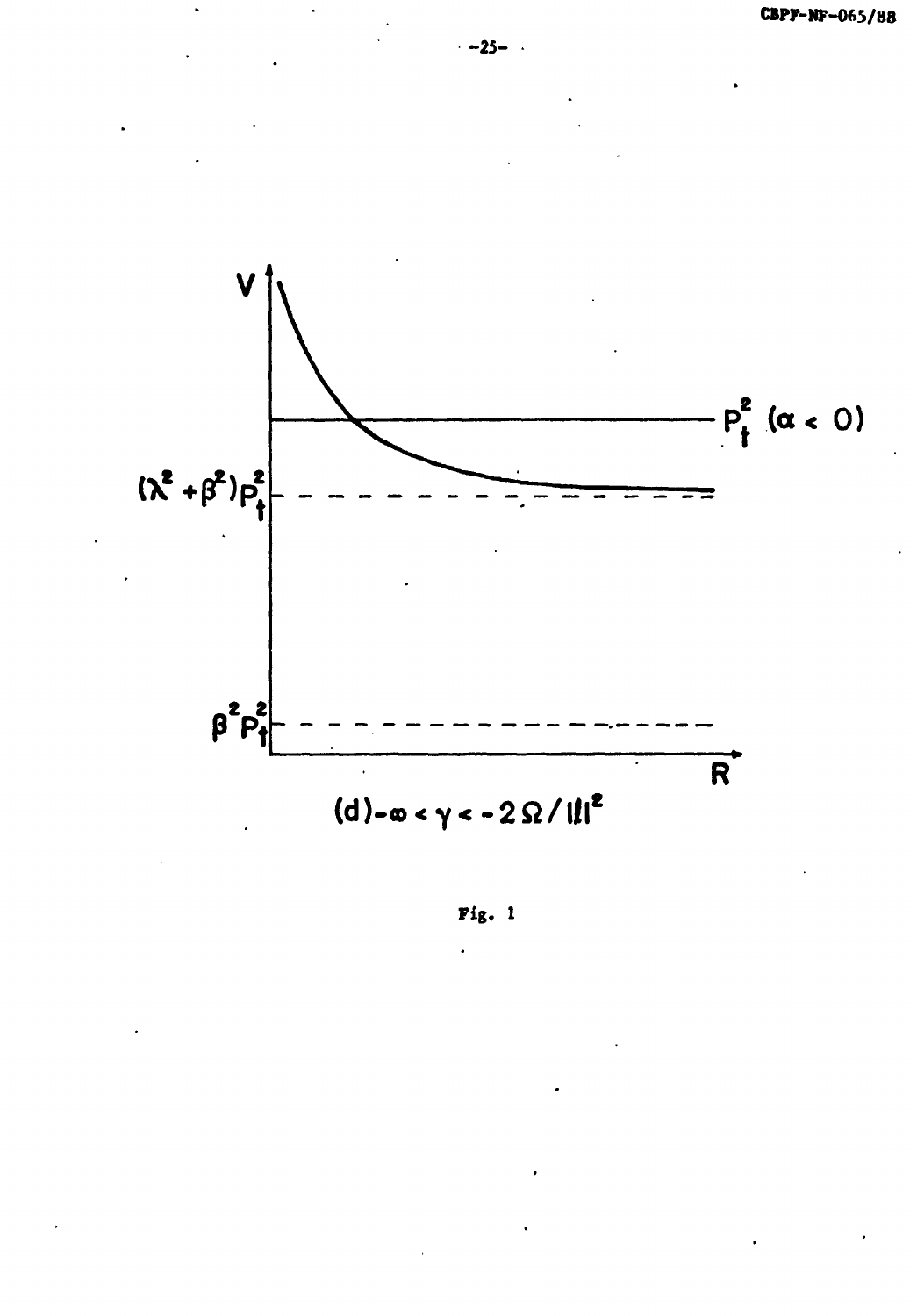

**Fig. 2**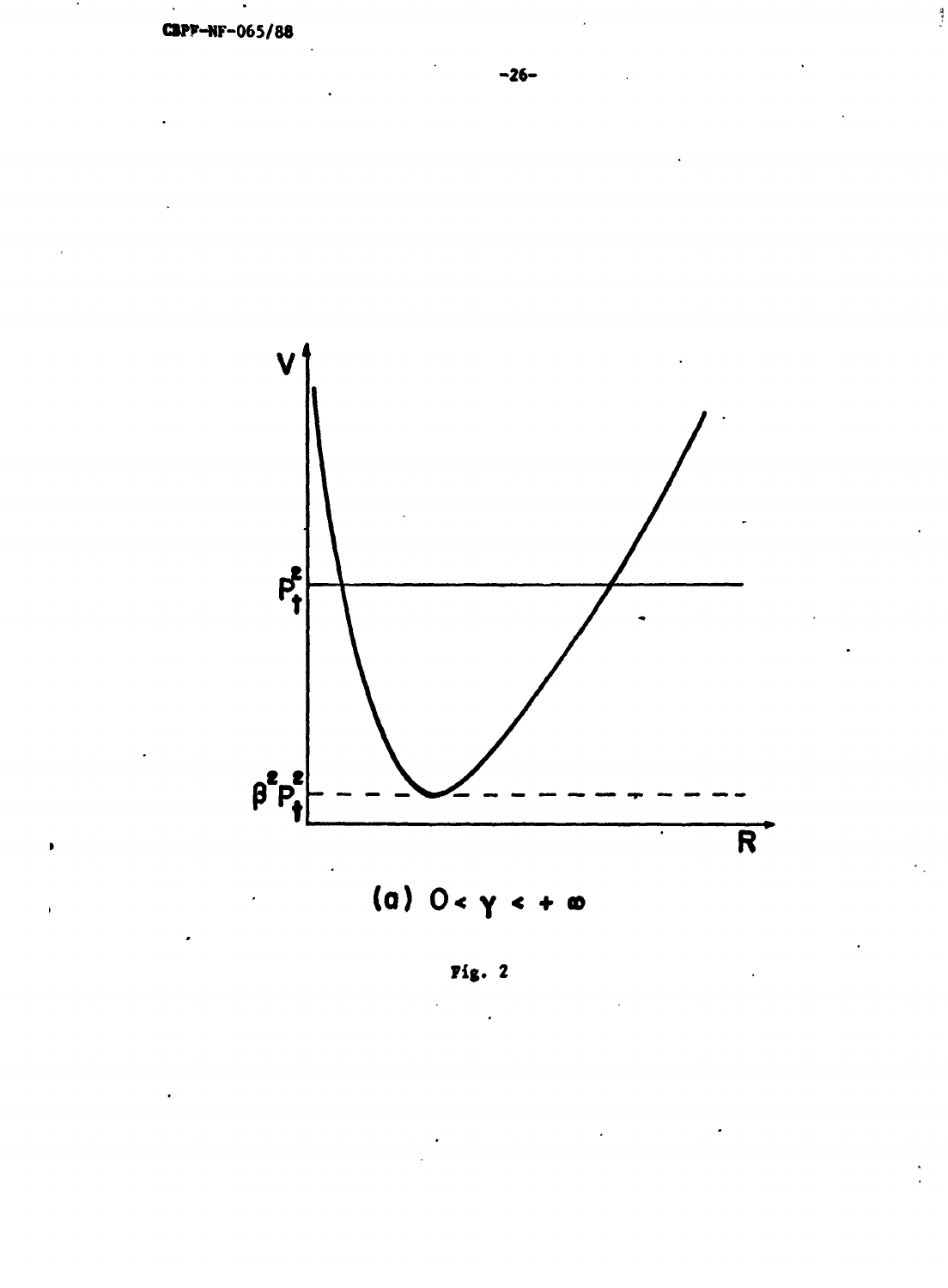

Fig.  $2$ 

 $\ddot{\phantom{a}}$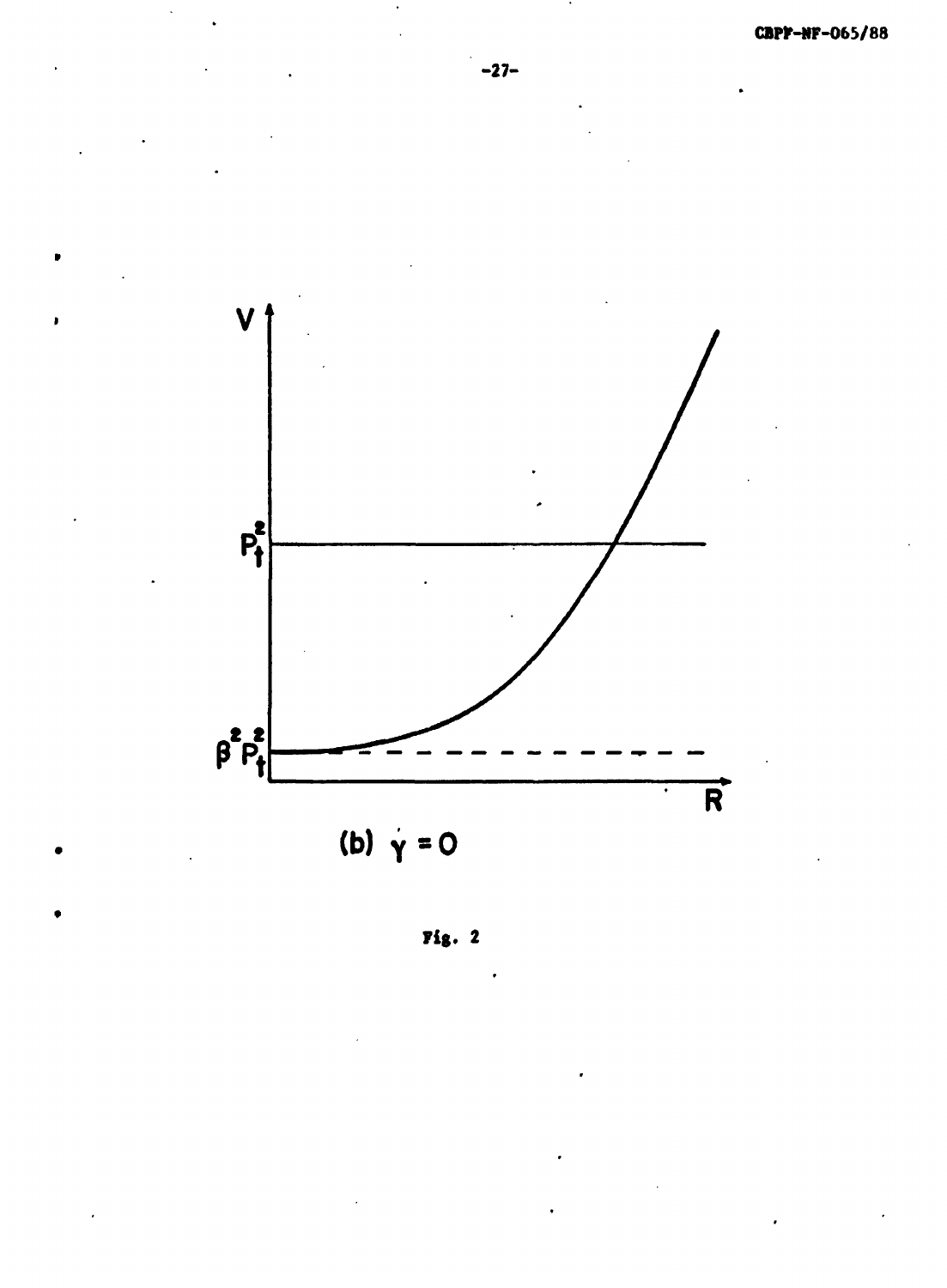

 $(c) - (1 - \beta)/4 \Omega \le \gamma < 0$ 

Fig.  $2$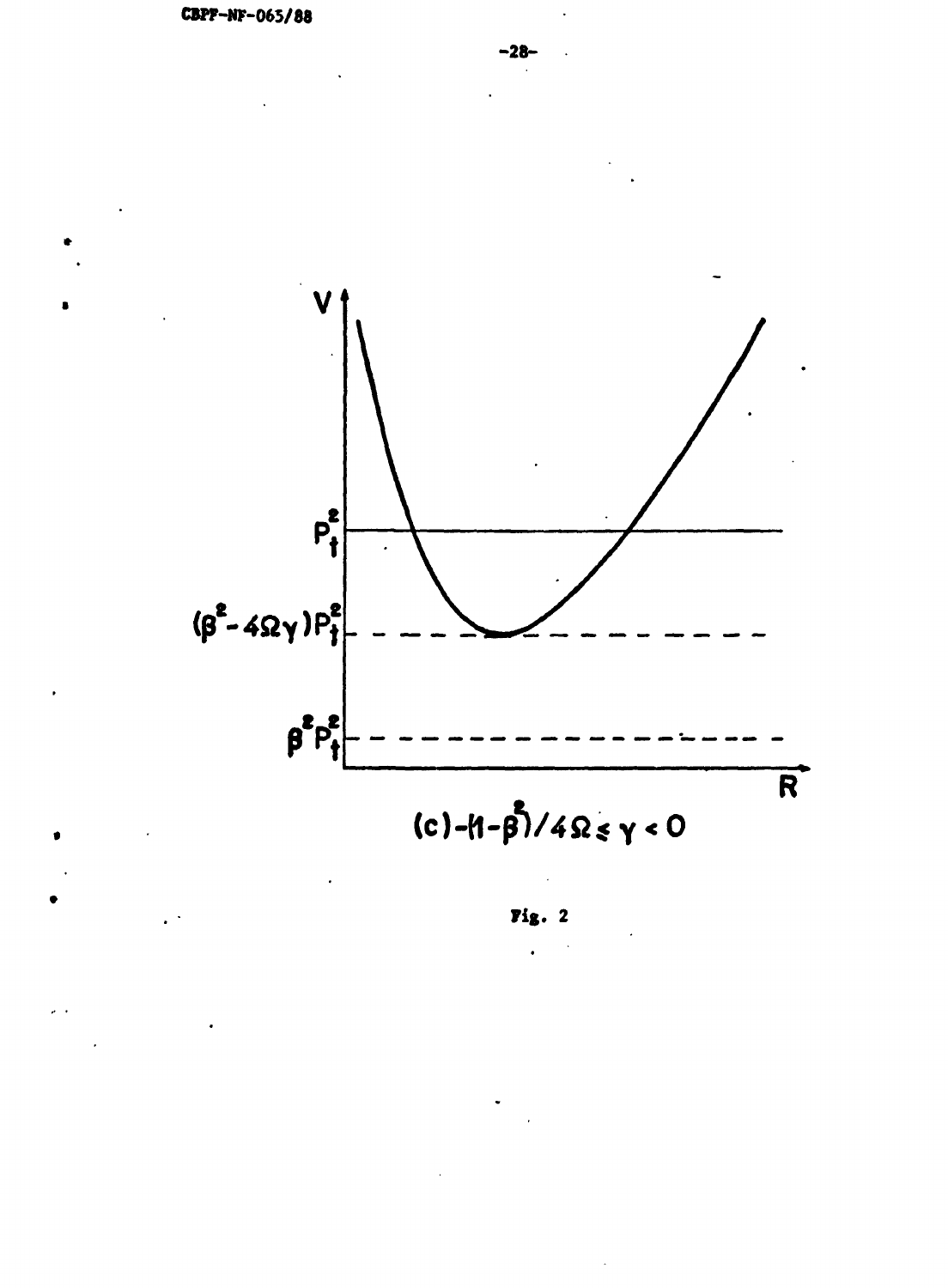

Fig. 3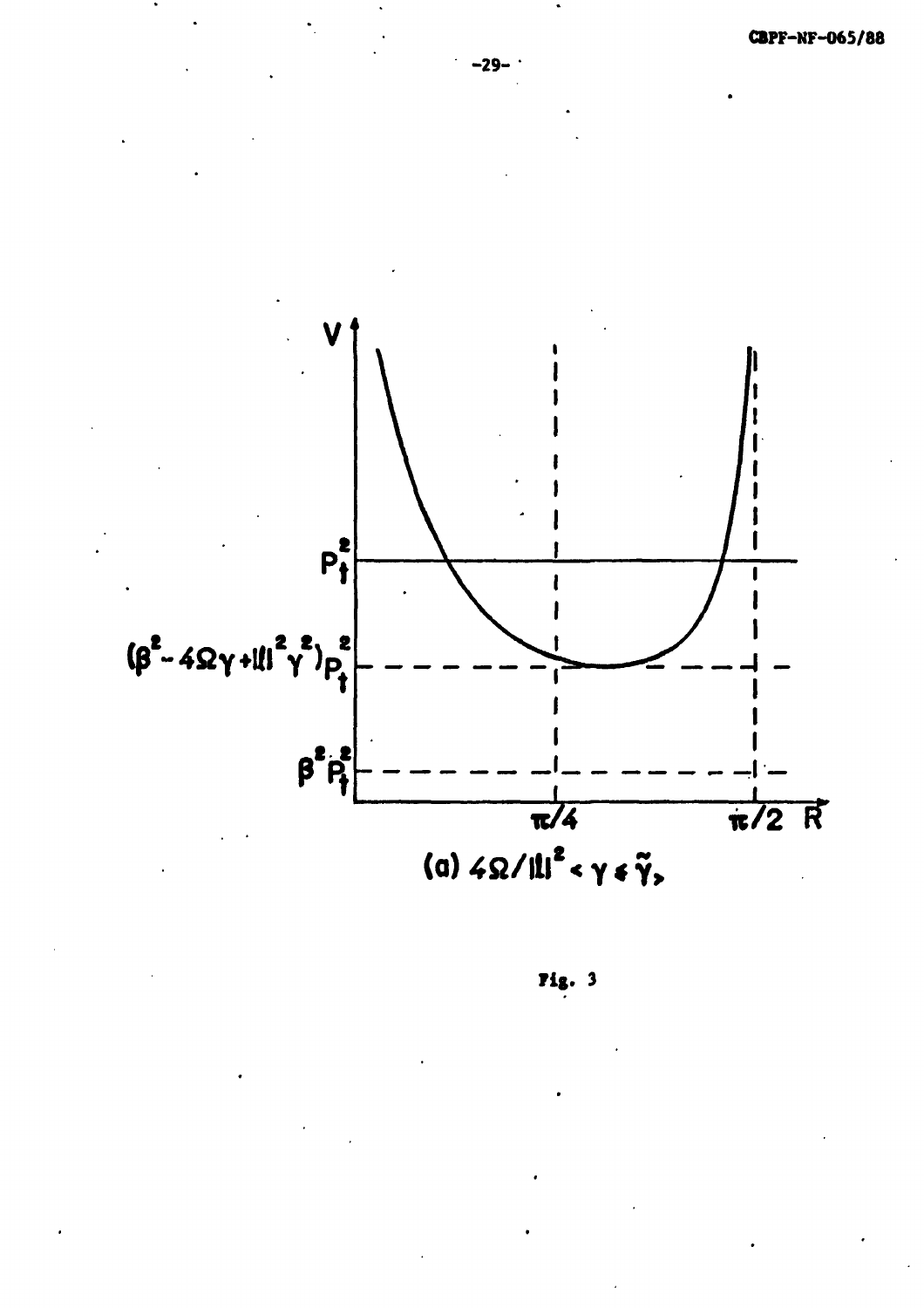

 $\overline{r}$ ig. 3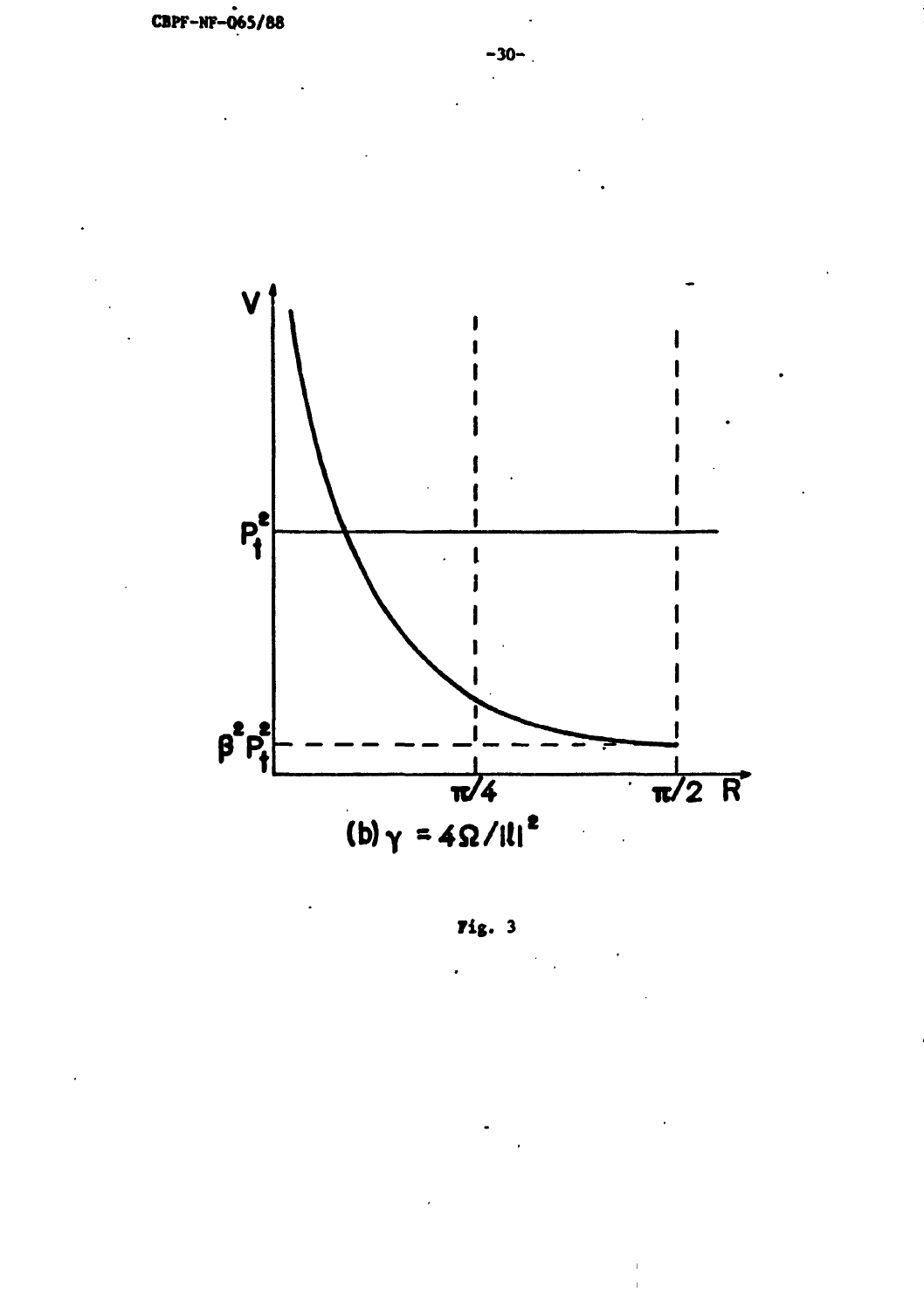

**Fig. 3**

 $\ddot{\phantom{a}}$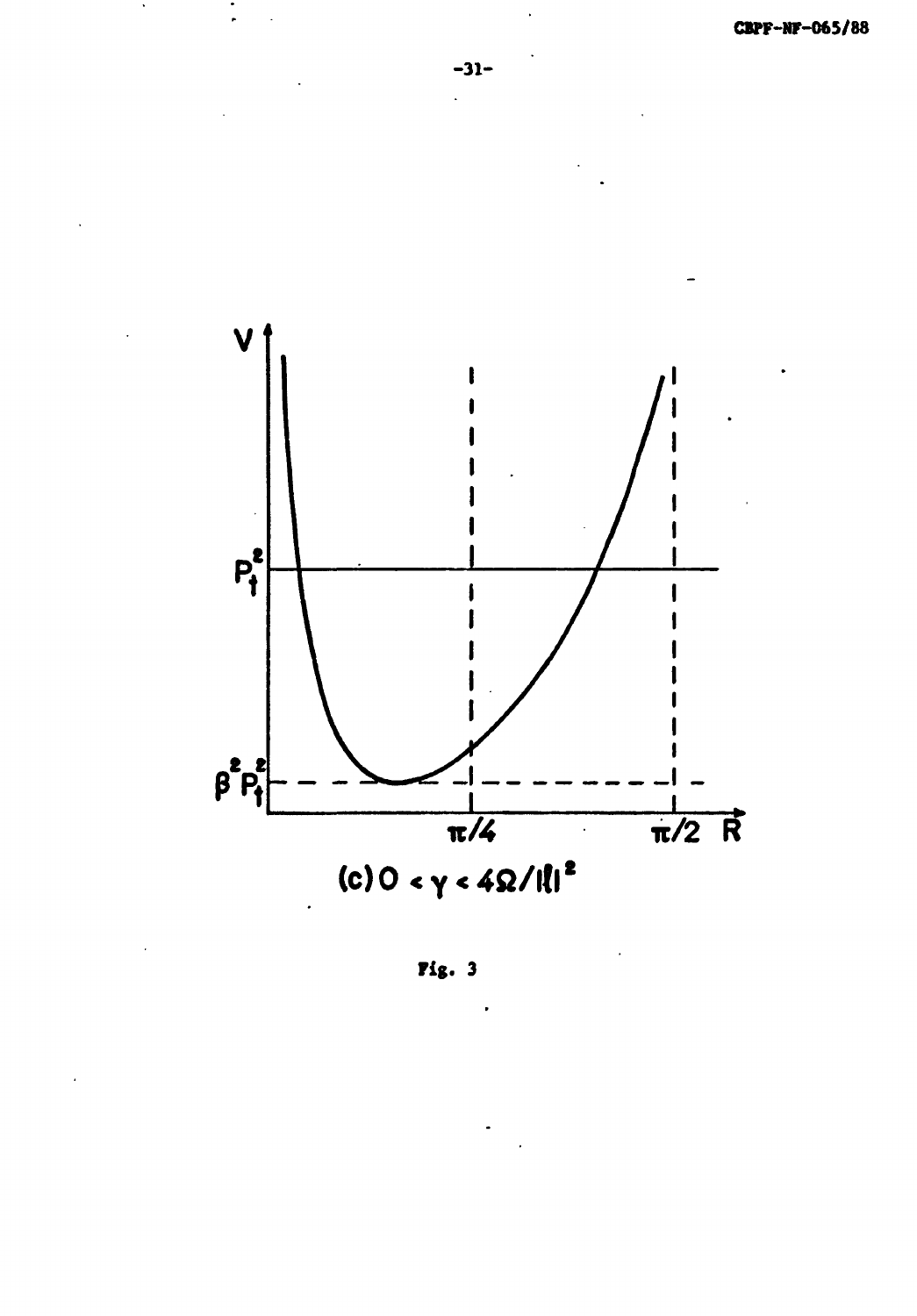

**Fig. 3**

 $\ddot{\ddot{\cdot}}$ 

 $\frac{1}{2}$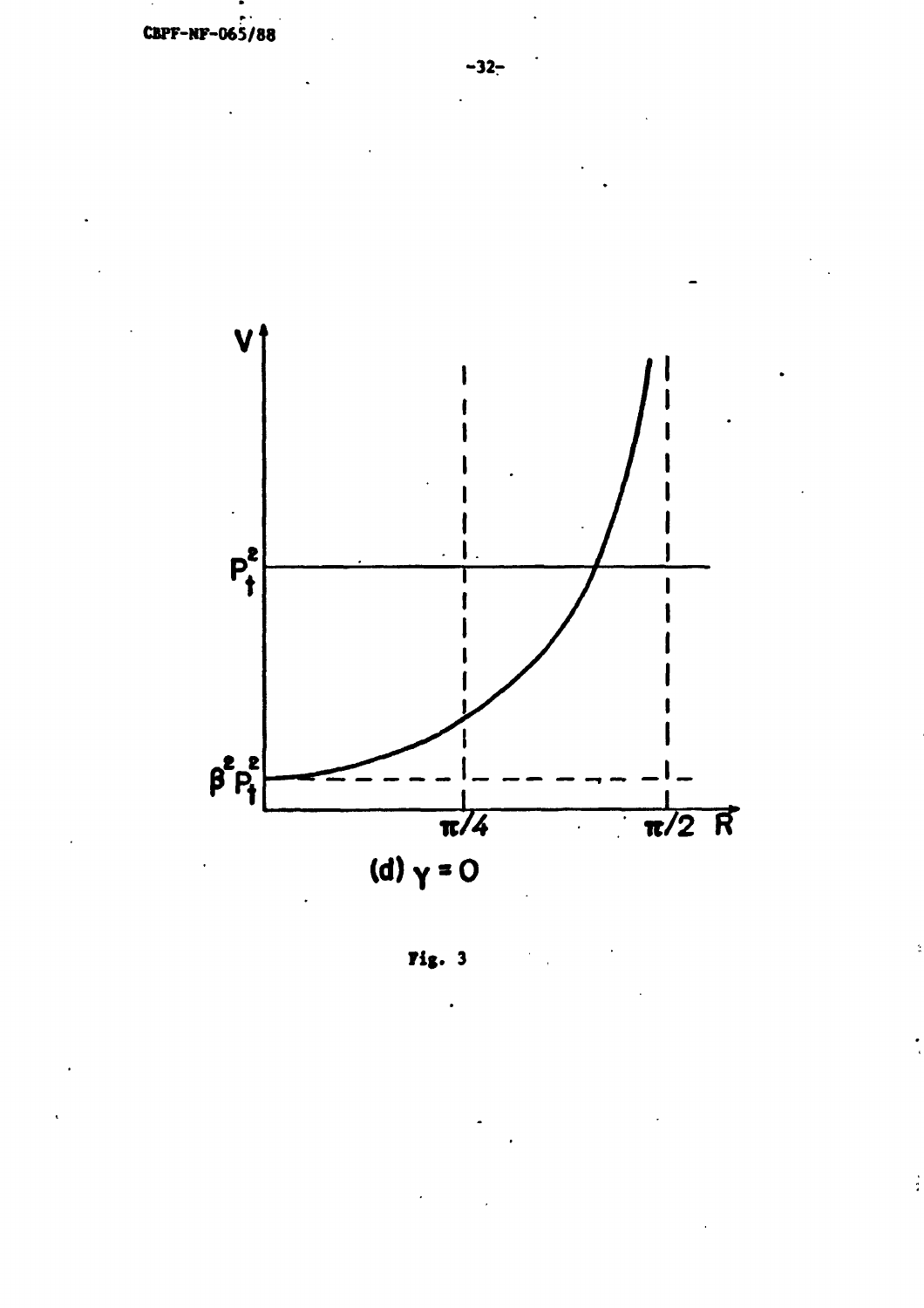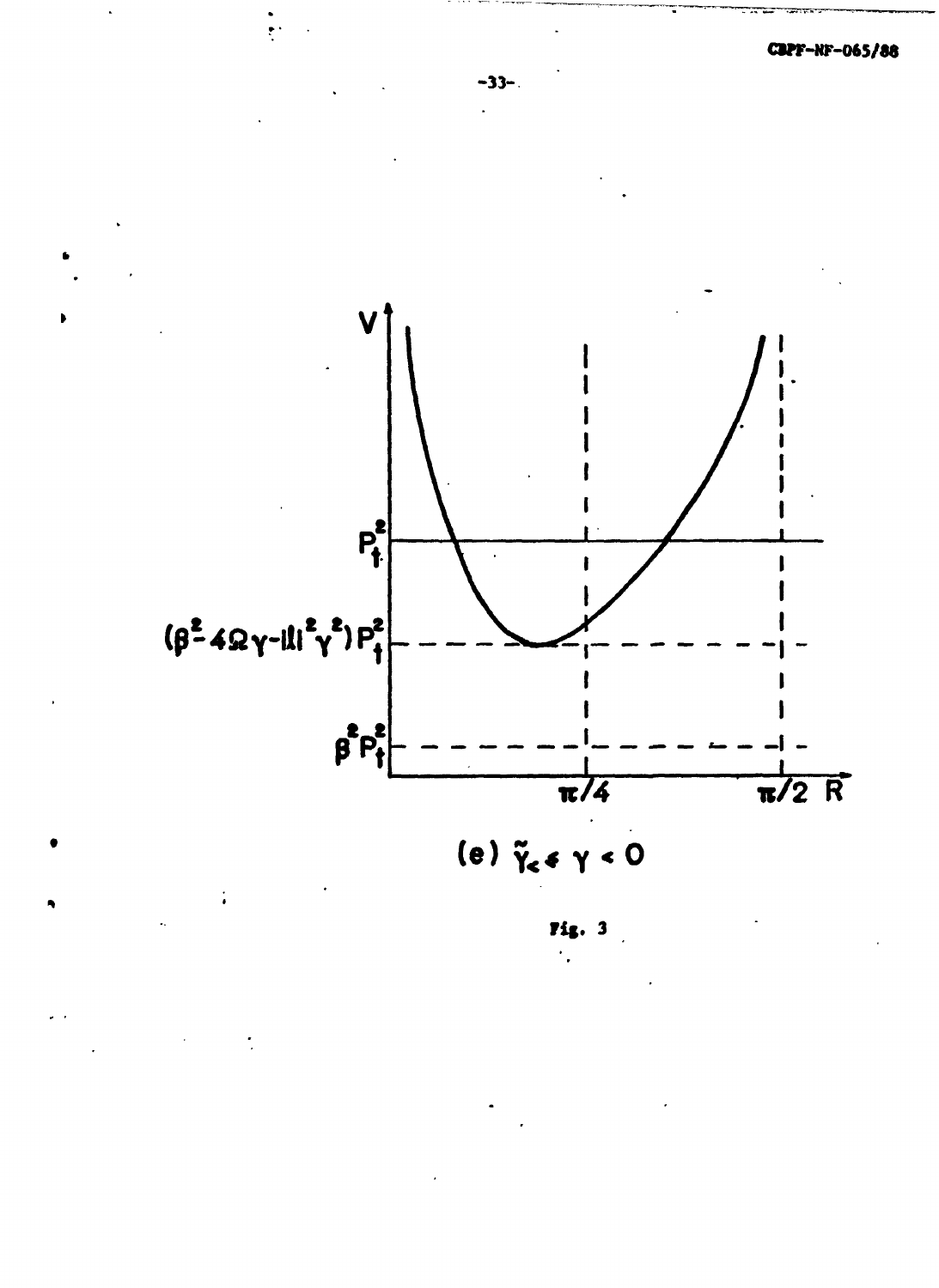

Fig. 4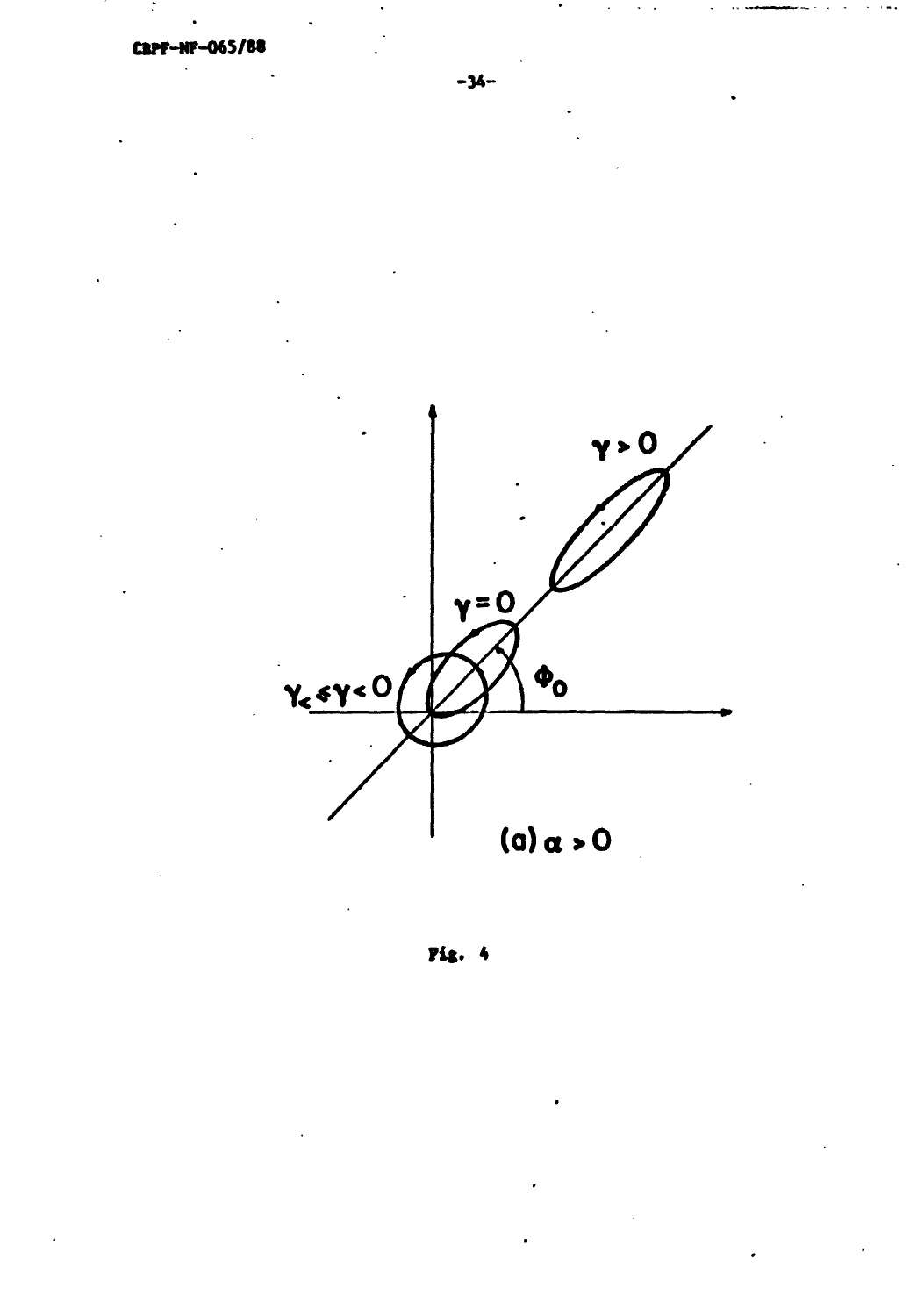

Fig. 4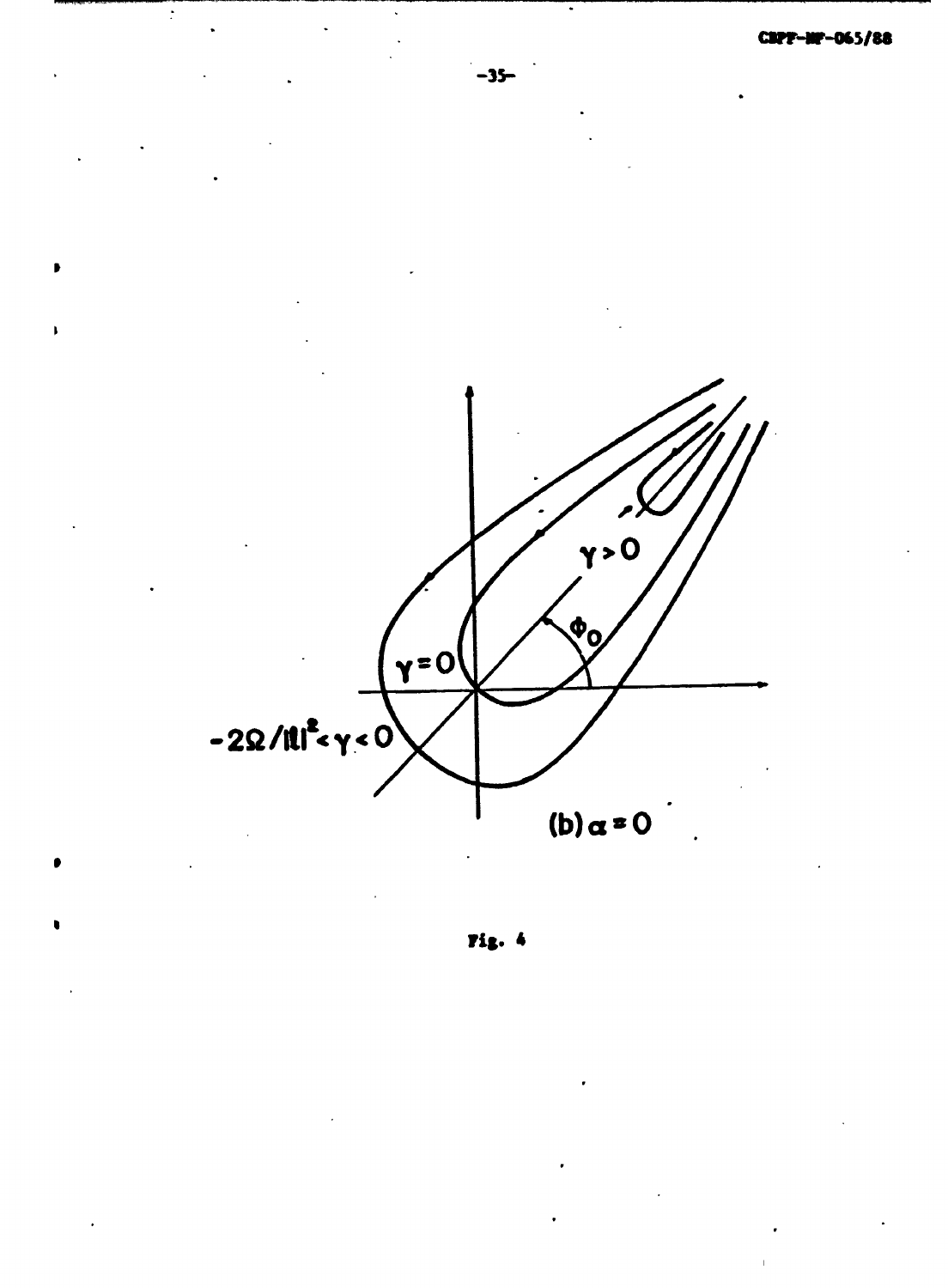

Fig. 4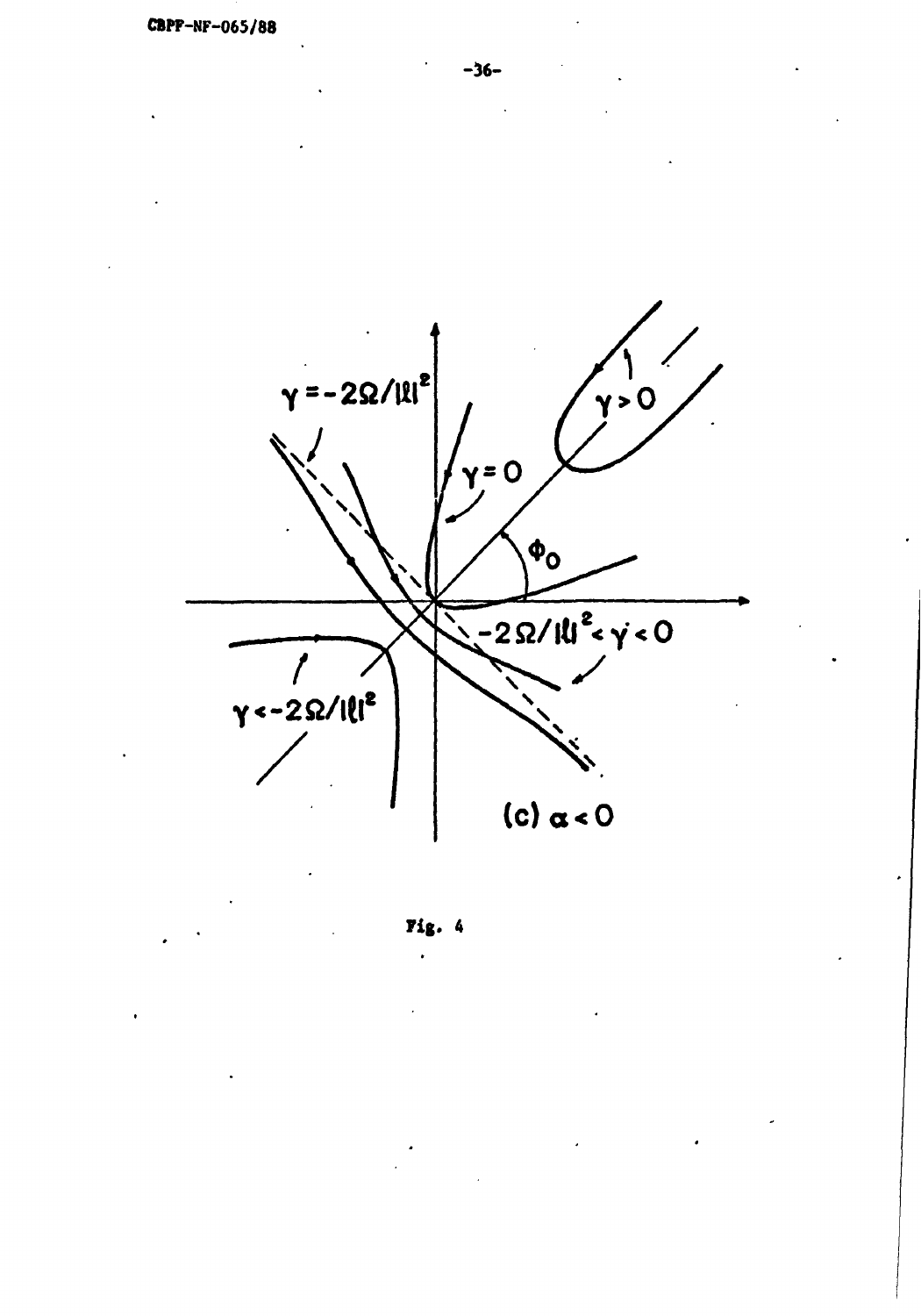$\hat{\mathbf{r}}$ **CBPF-NF-065/88 -37-**  $\gamma > 0$  $y = 0$  $\phi$ <sub>0</sub>  $-(1-\beta^2)/4\Omega \le \gamma < 0$ **Fig. 5**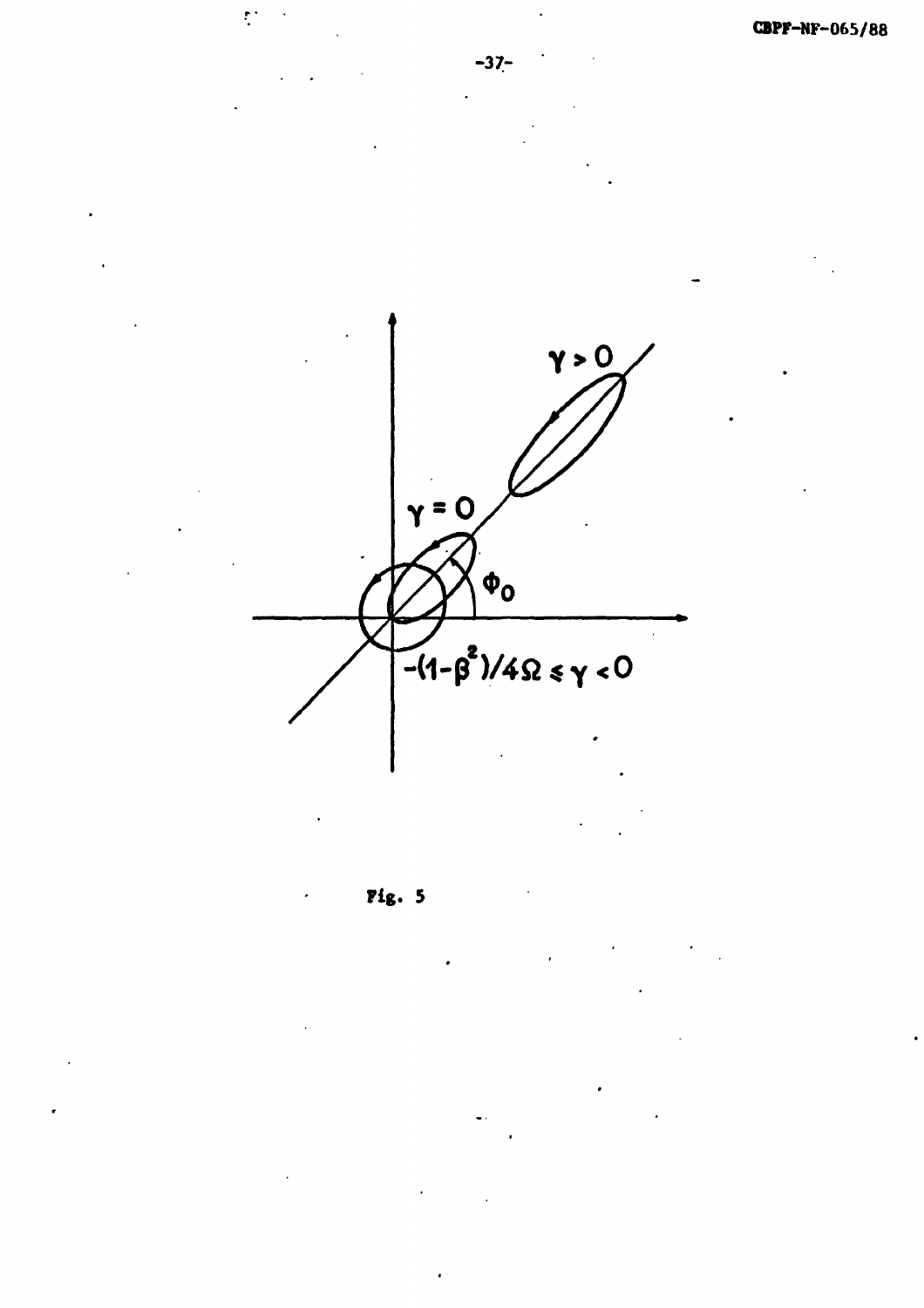

**Fig. 6**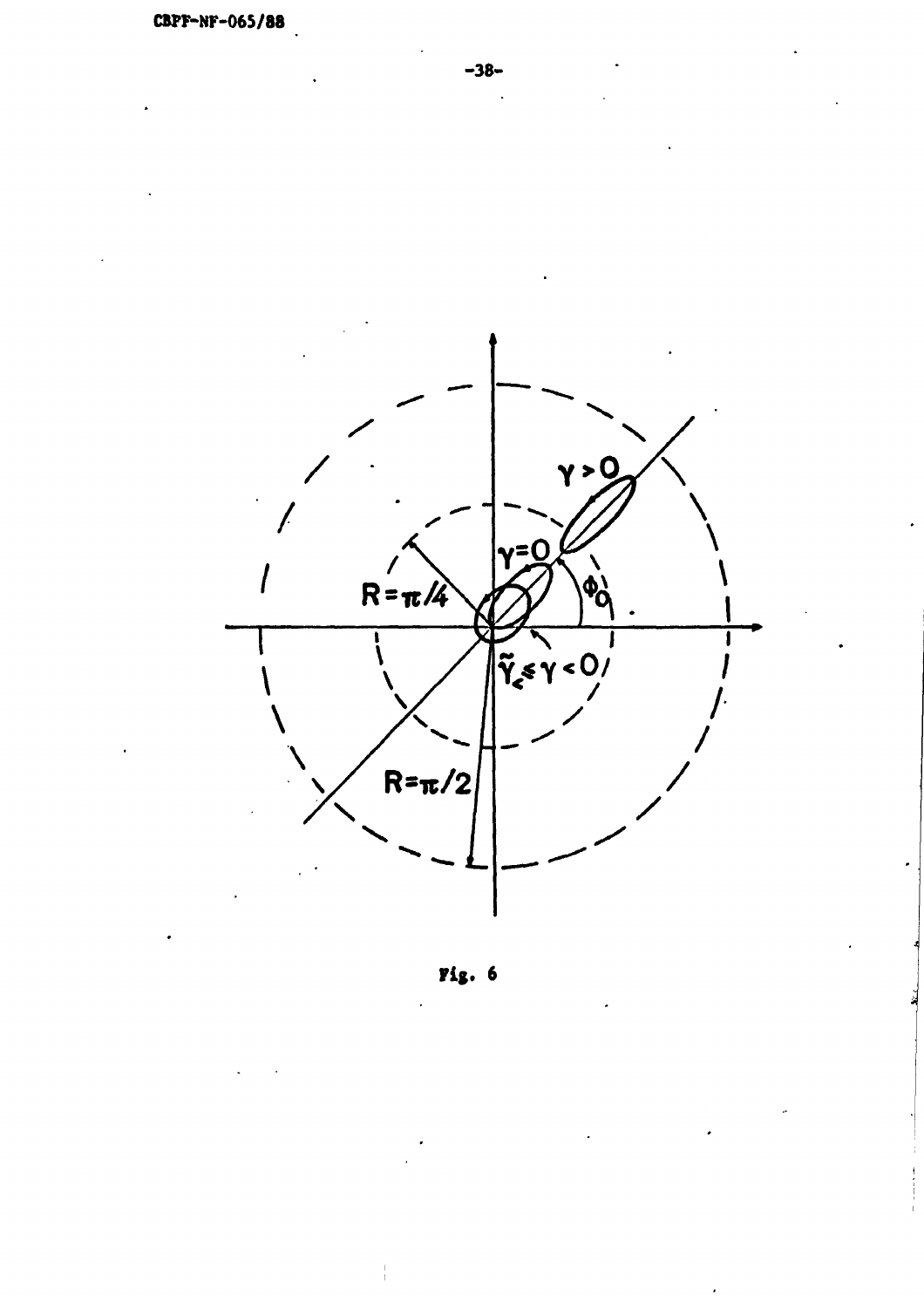#### **HOTES AND BEKKKEHCES**

- 1) K. Lanczos, Z. Phys. 21, 73 (1924).
- **2) K. Godel, Rev. Mod. Phys. 21., 447 (1949).**
- **3) W. Kundt, Z. Phys. 145, 611 (1956).**
- **«) S. Chandrasebhar and J. P. Uright, Pros. Hat. Acatd. Sci. ISA 47, 341 (1961)**
- **5) J. Lathrop and R. Teglas, Muovo Cimento B 43, 162 (1978).**
- **6) J. Pfarr, Gen. Relativ. Gravit. 13, 1073 (1981).**
- **7) L. A. Santalo, Tensor 37, 173 (1982).**
- **8) H. Novello, I. Damiao Boares and J. Tionmo, Phys. Rev. D 27, 779 (1983); 28, 1561(E) (1983).**
- **9) A. Banerjee and S. Banerji, J. Phys. A 1., 188 (1968).**
- **10) N. II. Som and A. K. Raychaudhuri, Proo. R. Soc. London A 304, 81 (1968).**
- 11) M. Rebouças, Phys. Letters A 70, 161 (1979).
- **12) fl. Novallo and M. Reboucas, Phys. Rev. D 1£( 2850 (1979).**
- **13) C. Hoensalaers and C. V. Vishveshwara, Gen. Relativ. Gravit. 10, 43 (1979).**
- **14) 6. K. Chakraborty, Gen. Relativ. Gravit. 12, 925 (1980).**
- **15) A; K. Raychaudhuri and S. N. G. Thafcurta, Phys. Rev. D 22, 802 (1980).**
- **16) n. Reboupas and J. Tiomno, Phys. Rev, D 2£, 1251 (1983).**
- **17) J. D. Oliveira, A. F. F. Teixeira and J. Tiomno, Phys. Rev. D 3jl, 3661 (1986).**
- 18) A. J. Accioly and A. T. Gonçalves, J. Math. Phys. 28, 1547 (1987).
- **If) F. D. Sasse, X. D. 6oares and J. Tiomno (to be published).**